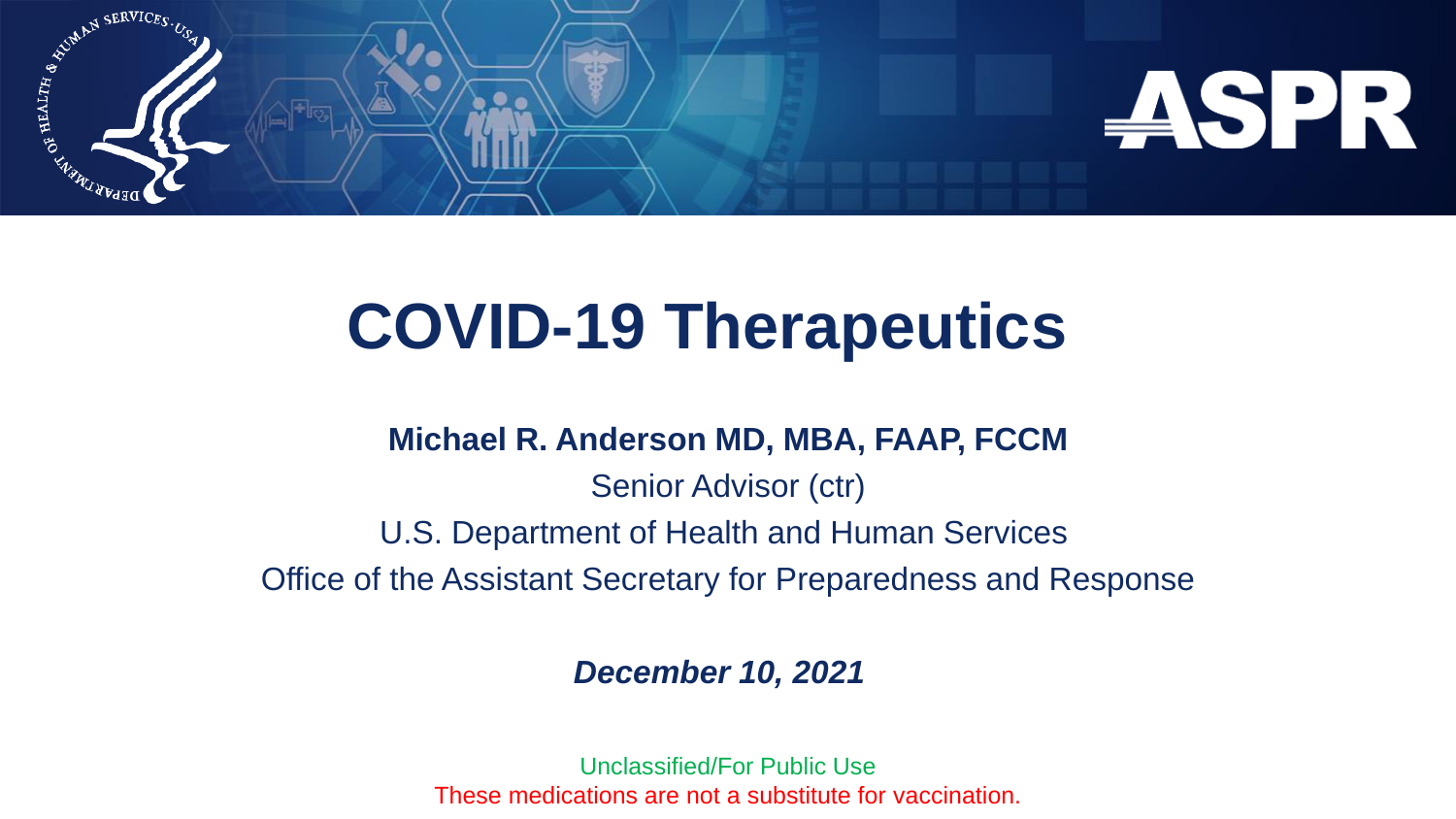# **Agenda**

- Introduction to COVID Therapeutics
- Pre-Exposure Prophylaxis (PrEP)
- Post-Exposure Prophylaxis
- Treatment
- Administration Considerations
- Resources
- **Q & A / Discussion**

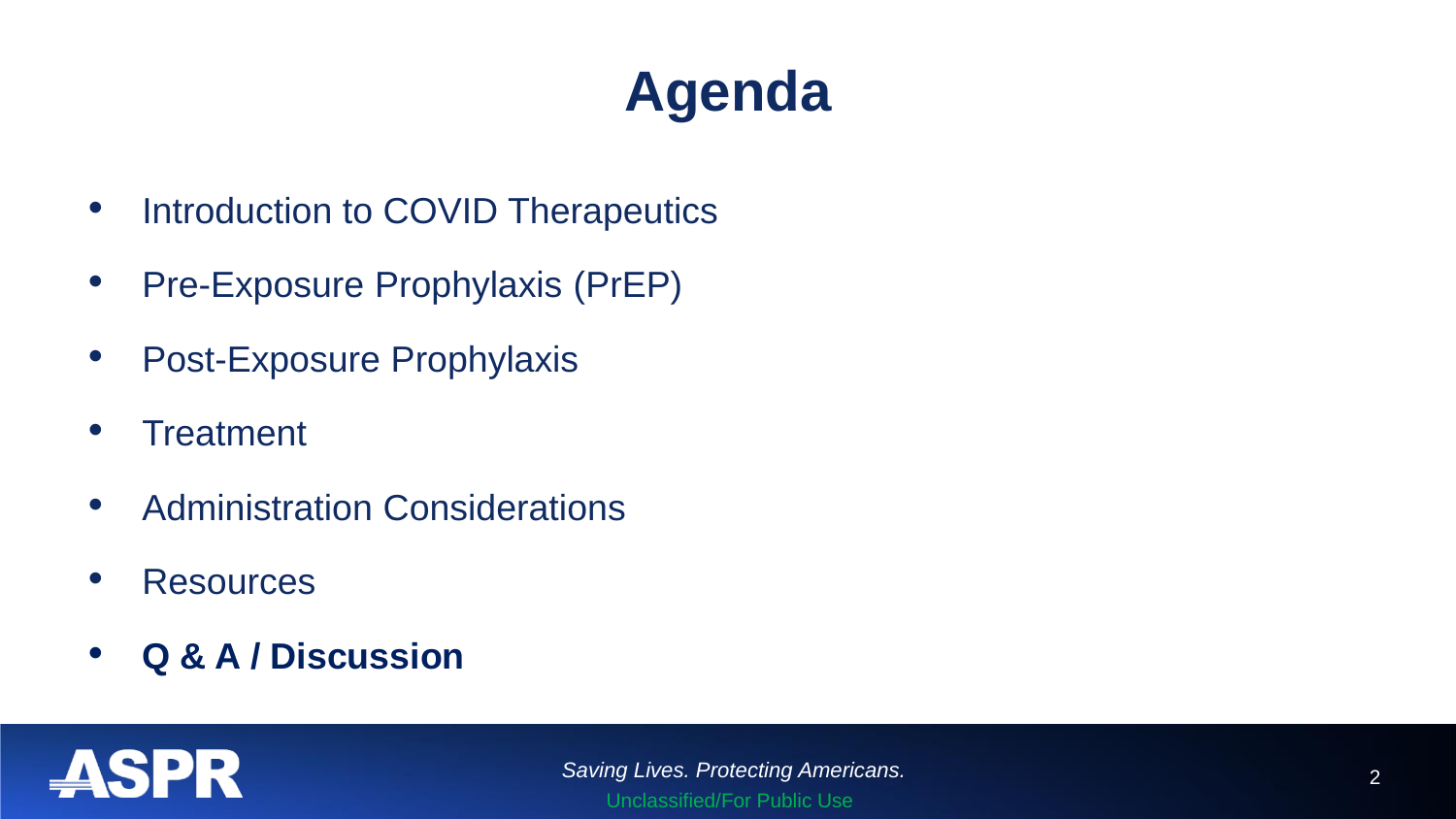

- FDA Expands Authorization of Two Monoclonal Antibodies for Treatment and Post-Exposure Prevention of COVID-19 to Include Younger Pediatric Patients
- USG to Make Newly Authorized AstraZeneca COVID-19 Therapeutic Available Nationwide

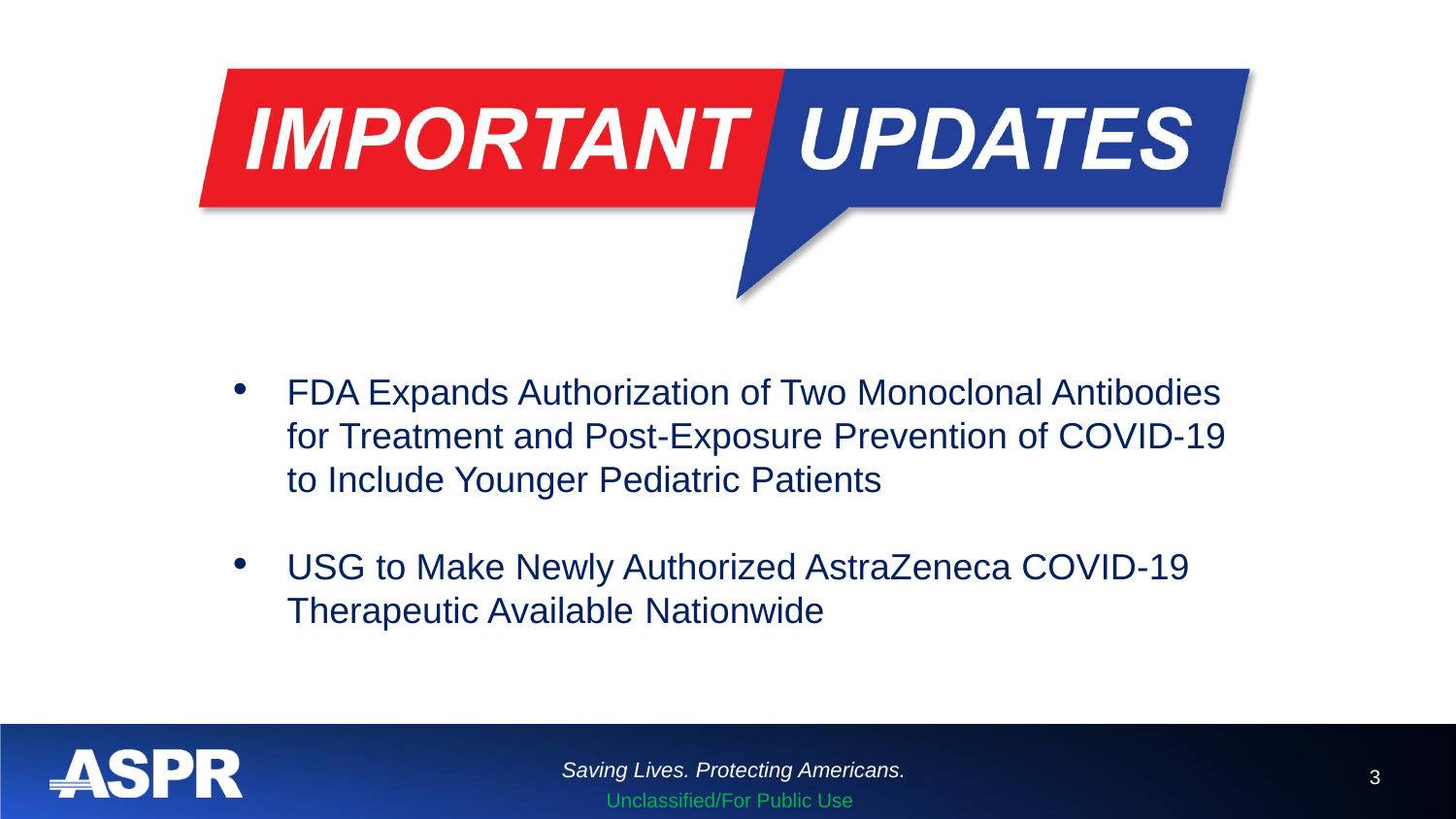### **FDA Expands Authorization of Bam/Ete for Treatment and Post-Exposure Prevention of COVID-19 to Include Younger Pediatric Patients**

- FDA revised the *[emergency use authorization](https://www.fda.gov/media/145801/download)* (EUA) of bamlanivimab and etesevimab (Eli Lilly and Company)
- Bam/Ete now authorized for the **treatment** of mild to moderate COVID-19 **in all younger pediatric patients**, including newborns, who have a positive COVID-19 test and are at high risk for progression to severe COVID-19, including hospitalization or death
- Revision also authorizes bam/ete for **post-exposure prophylaxis** for prevention of COVID-19 in all pediatric patients, including newborns, at high risk of progression to severe COVID-19, including hospitalization or death
- EUA Details:<https://www.fda.gov/media/145802/download>
- Federal COVID Response working w Pediatric Organizations on Education and Rollout

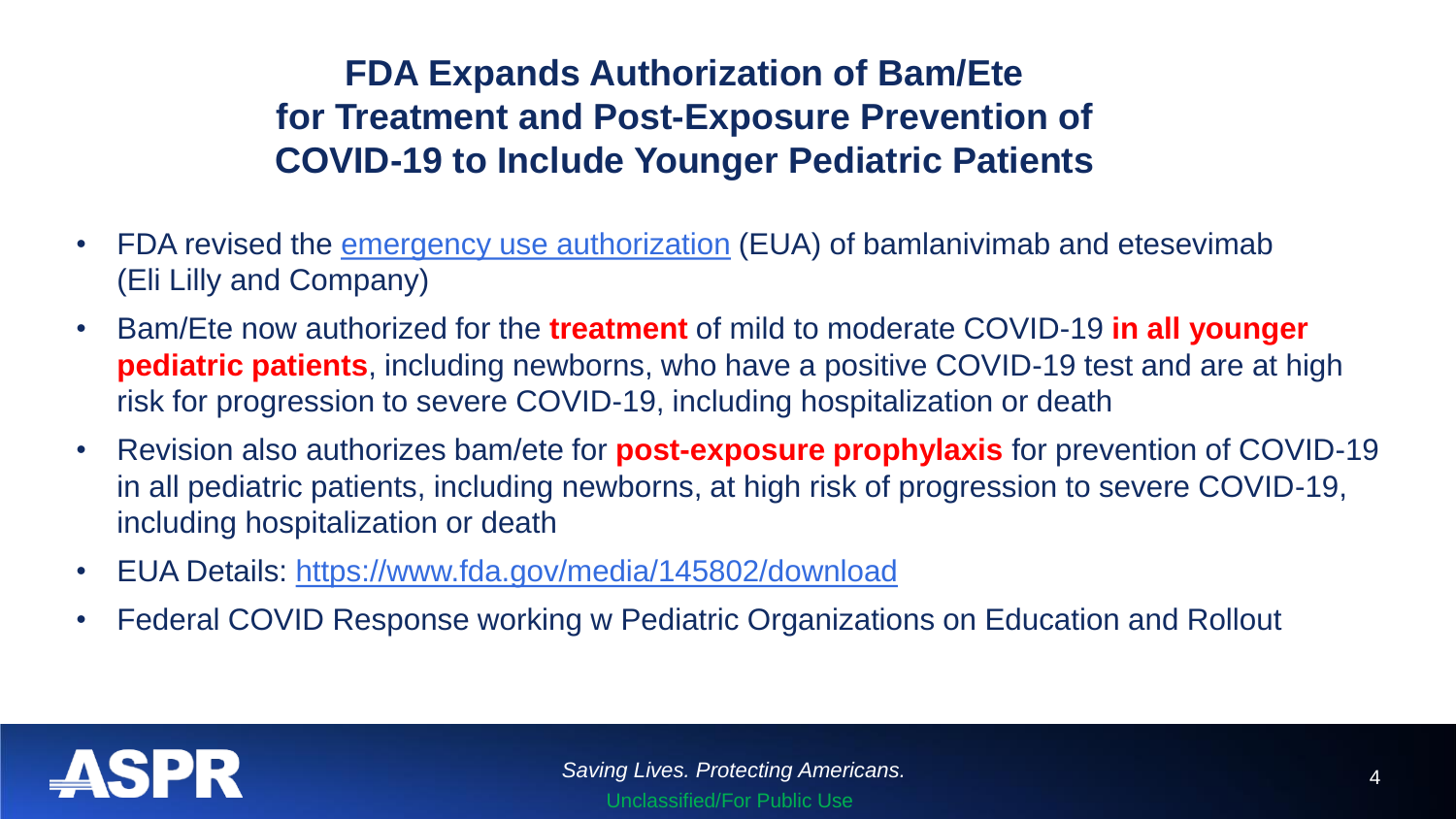### **Section 1: Overview**



*Saving Lives. Protecting Americans.* 5 Unclassified/For Public Use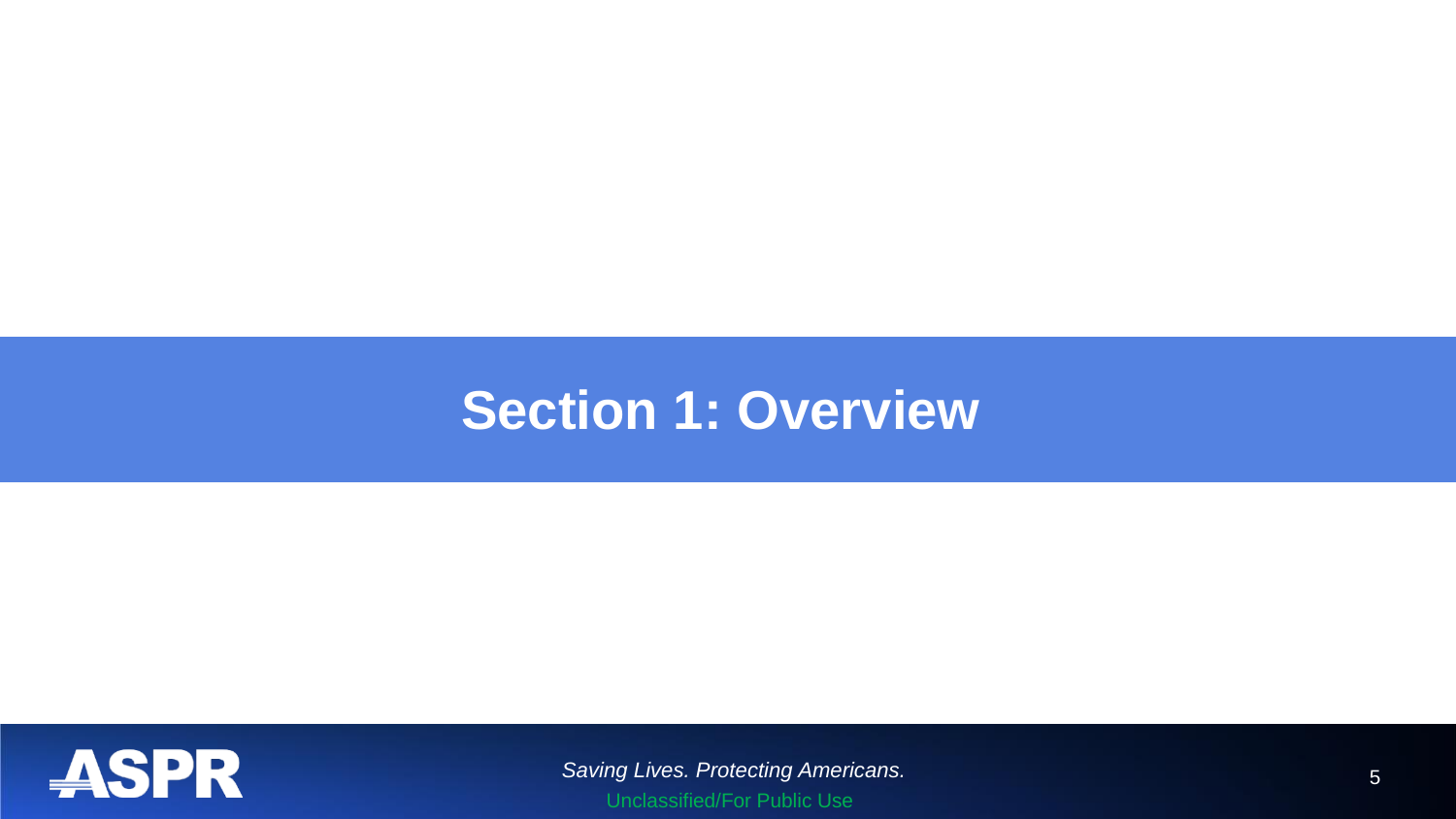## **Frequently Asked Questions Related to EUA**

- Products under EUA **must be administered in accordance with the EUA.**
- **A signed consent form is not needed** to administer products under EUA.
- **No clinical data reporting is required** beyond established FDA mechanisms for tracking and reporting serious adverse events.

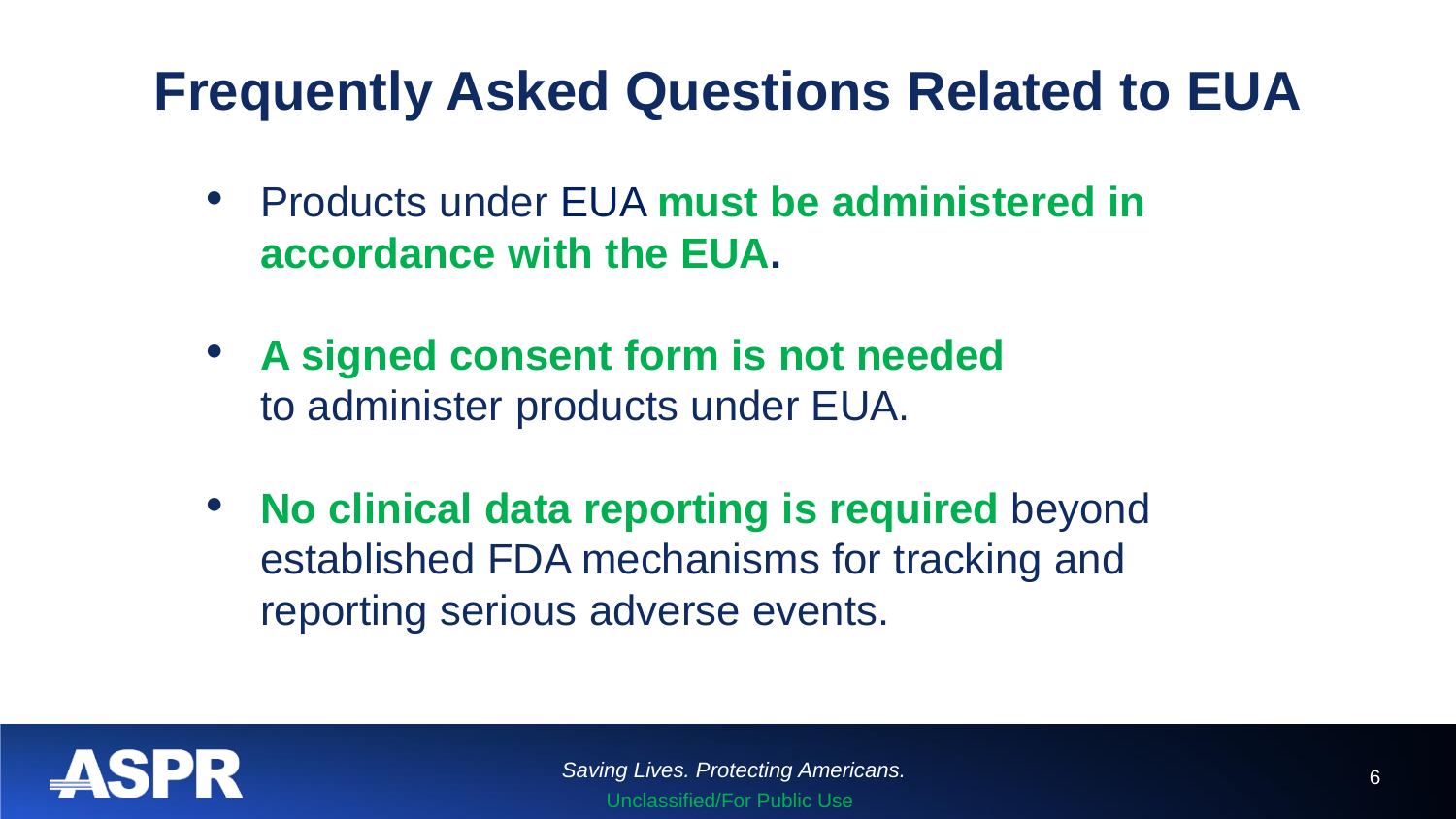## **Current Information on Variants**

- Delta
- Omicron

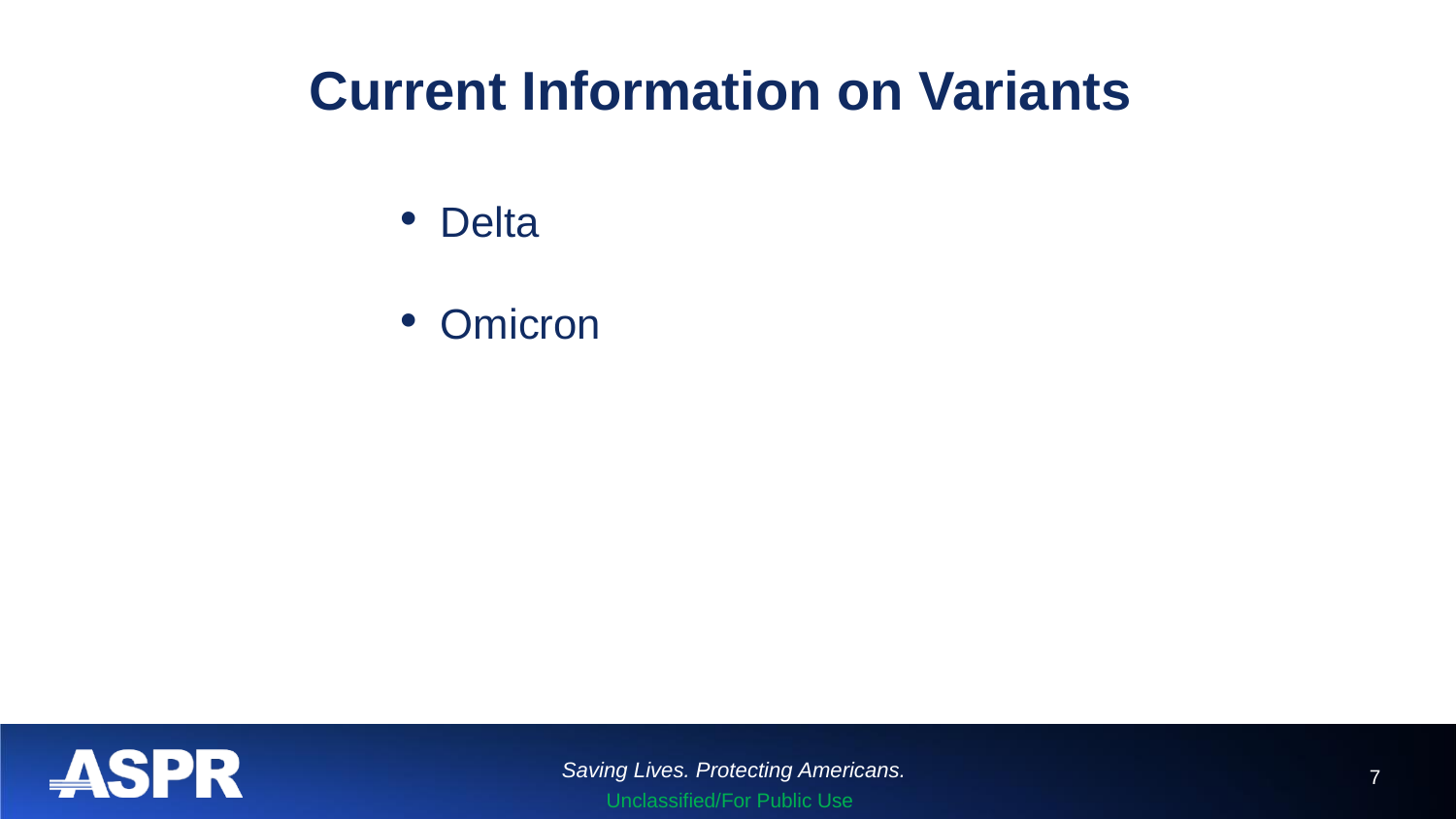### **Federal Support of COVID-19 Therapeutics**

NIH Issues clinical guidelines for COVID-19 treatment CMS/HRSA Manages reimbursement

## FDA

- Reviews Product Application
- Issues Emergency Use Authorizations (EUA)
- Reviews Serious Adverse Events
- Develops Patient & Provider Fact Sheets

CDC

- Prepares Clinical **Guidelines**
- Monitors Variants
- Tracks Case Rates
- Prepares Vaccination **Guidelines**

## HHS/DOD

- Coordinates Distribution
- Facilitates Administration
- Increases Product Understanding & Awareness
- Tracks Use of USGsupplied Products



State and Territorial Agencies Facilitate distribution and

administration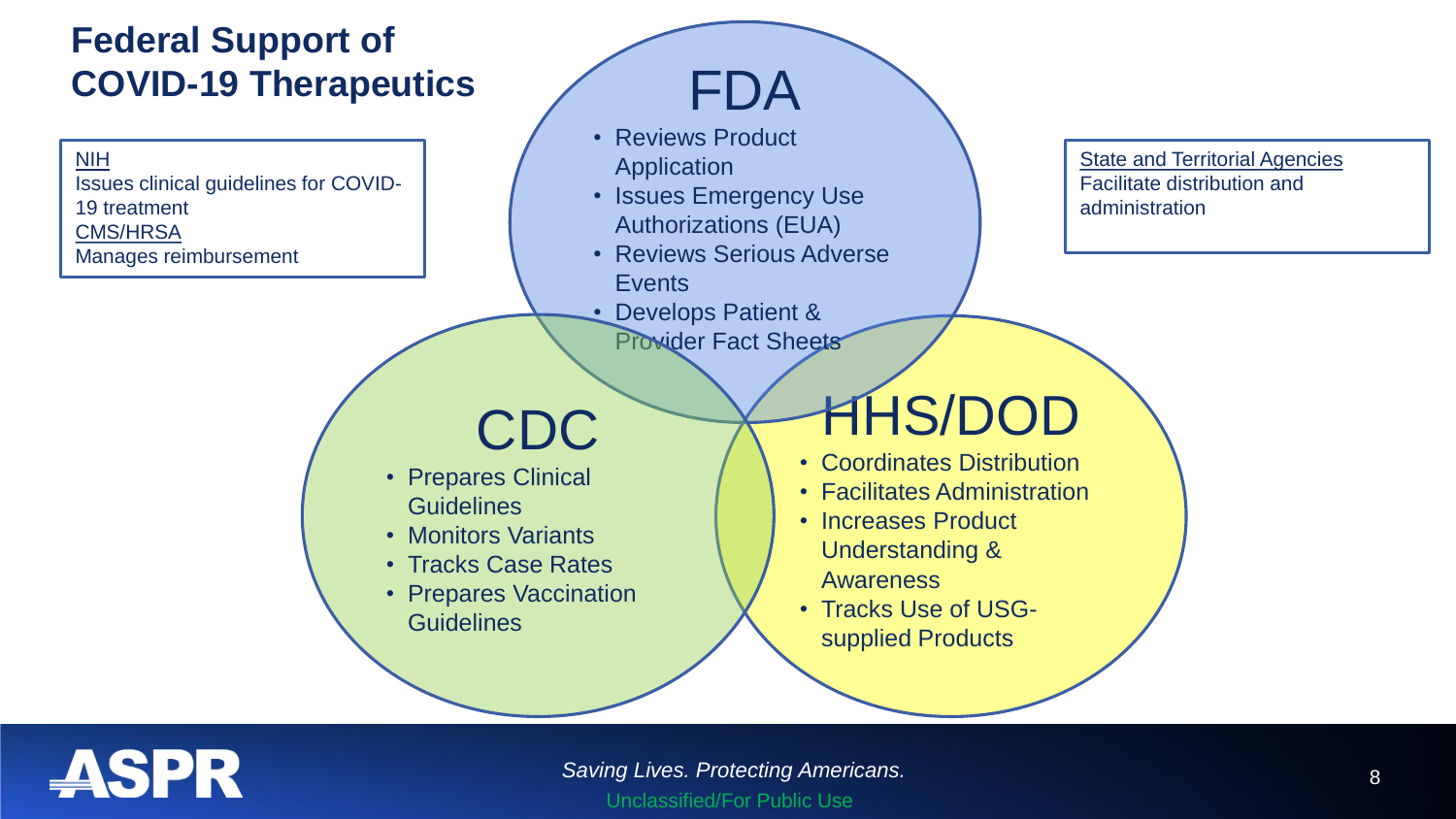# **Principles for USG allocation/ distribution of mAbs**



Use USG infrastructure, plus:

- Eli Lilly, Regeneron, GlaxoSmithKline (manufacturers)
- \* AmerisourceBergen (distributor)

**2**

**3**

**1**

Allocations must ensure both **temporal** and **geographic** equity

USG allocates to state and territorial health depts. based on:

- Confirmed hospitalizations (7-day)
- Confirmed cases (7-day)

**States/territories** distribute to administration sites



**4**

Admin sites report weekly mAb utilization

**6**

Manufacturer tracks pharmacovigilance, issues mandatory reports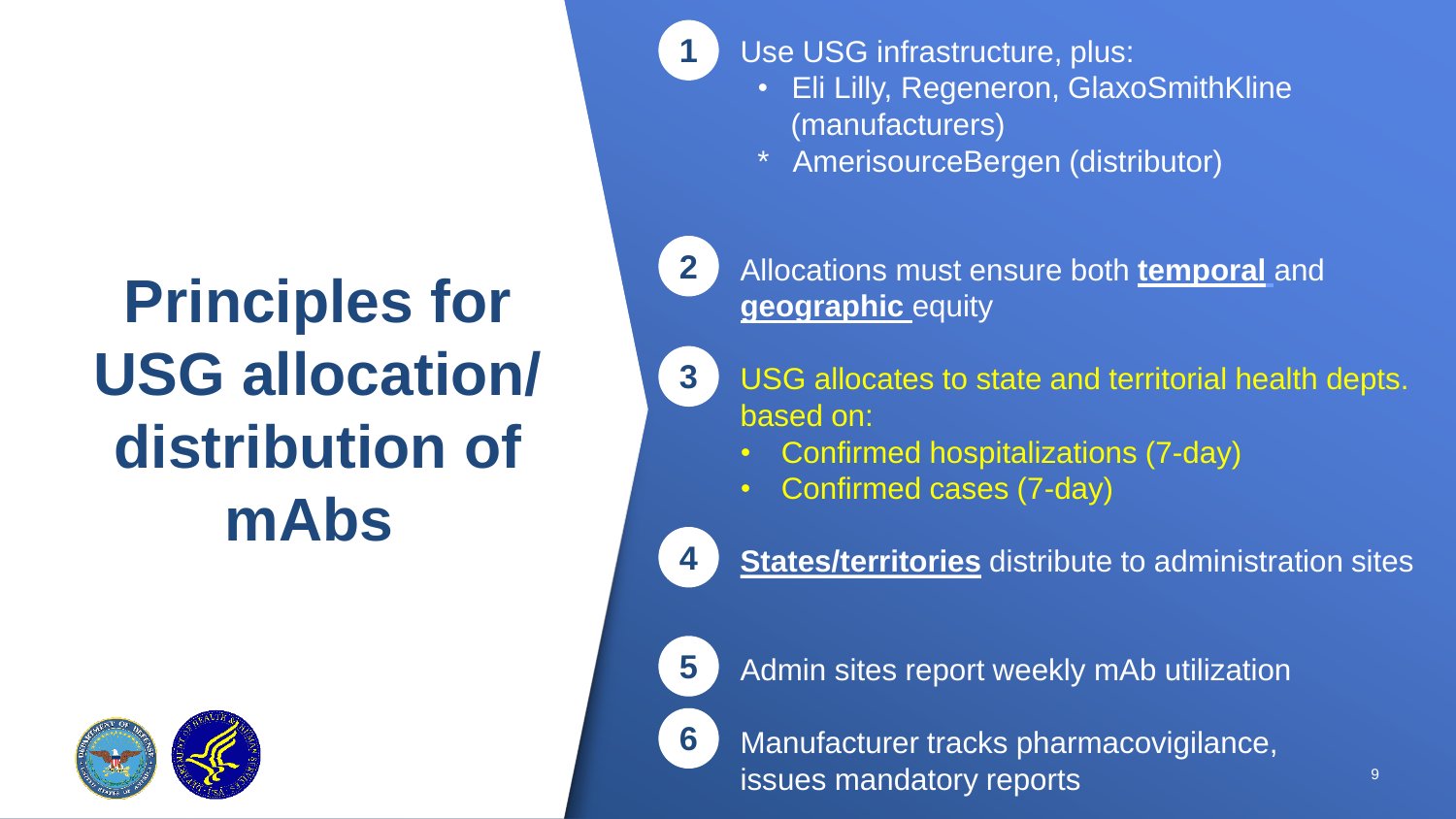## **USG-procured mAbs are provided at no cost**

- Administration fees for mAbs may be billed by sites
- CMS reimbursement rates increased:
	- **\$450** for most outpatient settings
	- **\$750** when administered in patient's home
- Additional information on reimbursement: [Monoclonal](https://www.cms.gov/medicare/covid-19/monoclonal-antibody-covid-19-infusion) [Antibody](https://www.cms.gov/medicare/covid-19/monoclonal-antibody-covid-19-infusion) [COVID-19](https://www.cms.gov/medicare/covid-19/monoclonal-antibody-covid-19-infusion) [Infusion | CMS](https://www.cms.gov/medicare/covid-19/monoclonal-antibody-covid-19-infusion)
- Reimbursement options for uninsured individuals: [HRSA](https://www.hhs.gov/sites/default/files/uninsured-patient-covid-services-poster.pdf)

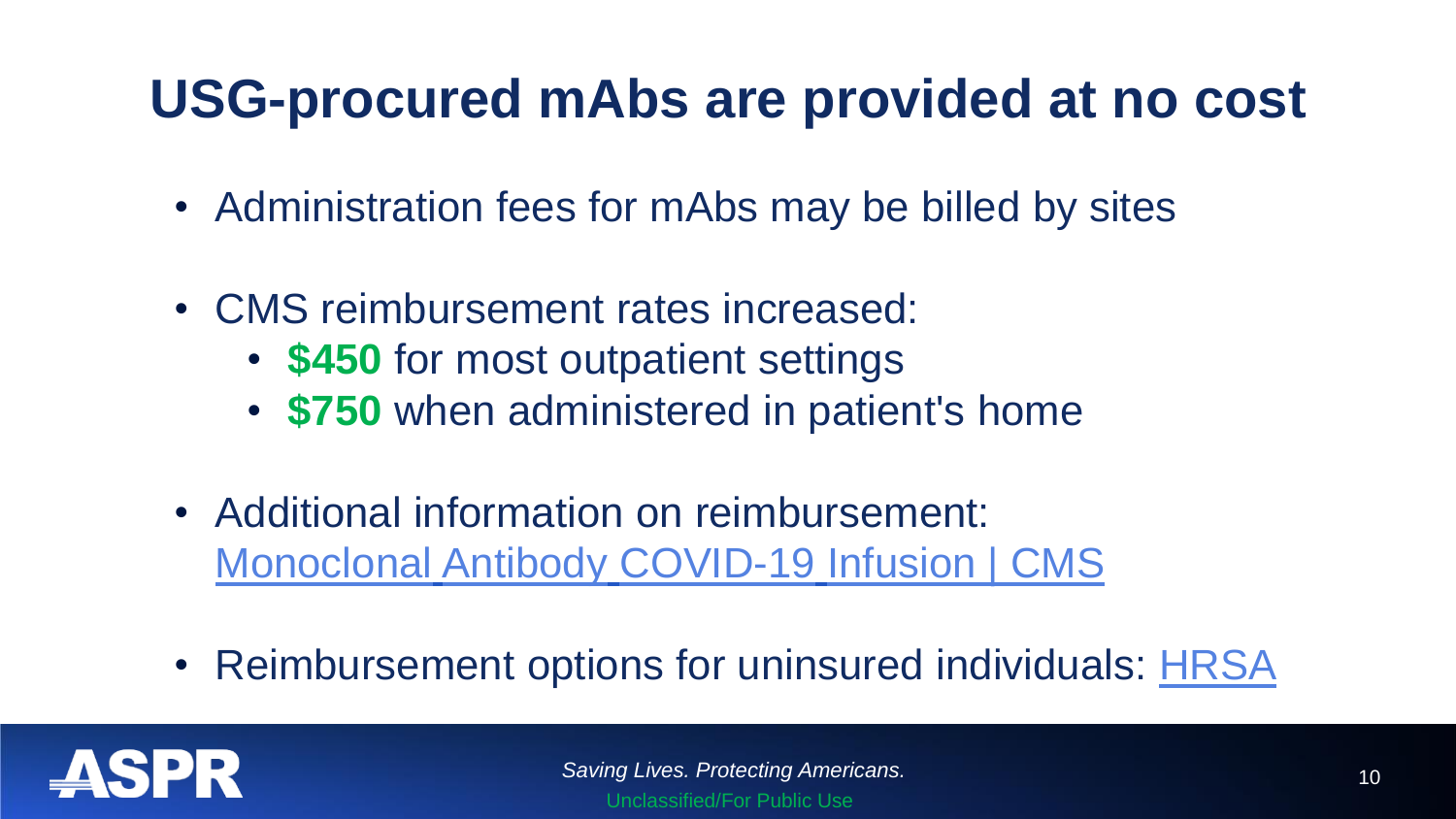# **NIH COVID-19 Treatment Guidelines**

- The [COVID-19 Treatment Guidelines Panel](https://www.covid19treatmentguidelines.nih.gov/therapies/statement-on-the-prioritization-of-anti-sars-cov-2-monoclonal-antibodies/) **recommends** using anti-SARS-CoV-2 mAbs for:
	- Treatment of mild to moderate COVID-19
	- Post-exposure prophylaxis (PEP) of SARS-CoV-2 infection in individuals who are at high risk for progression to severe COVID-19
	- ... as outlined in the FDA EUAs.
- See individual EUAs for details.

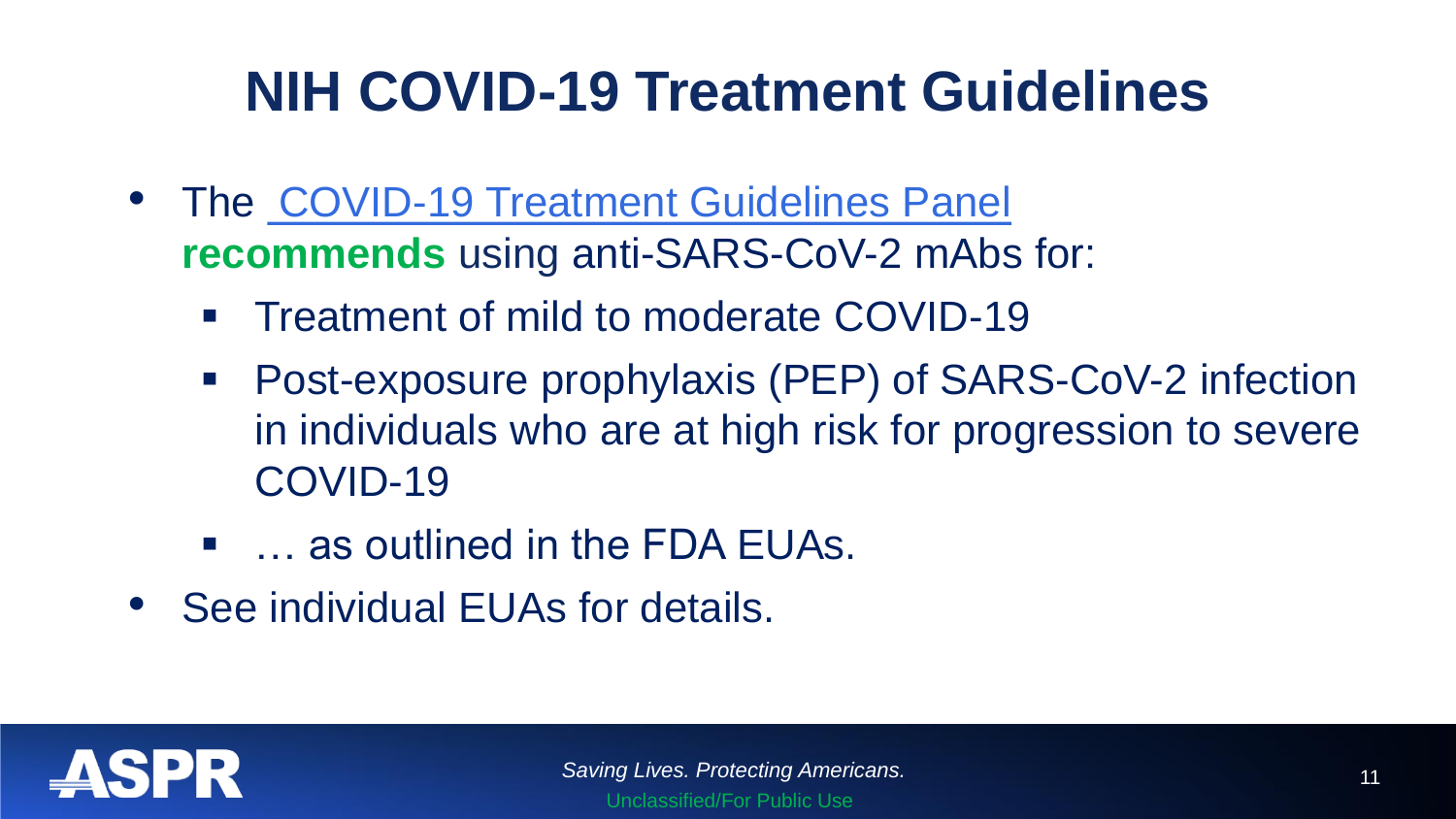# **NIH Logistical Constraints**

- ➢ Where necessary to triage, the NIH suggests:
	- **Prioritize treatment of COVID-19** over PEP of SARS-CoV-2 infection
	- **Prioritize these groups over vaccinated individuals** who are expected to have mounted an adequate immune response:
		- o Unvaccinated or incompletely vaccinated, and at high risk of progressing to severe COVID-19
		- o Vaccinated but not expected to mount an adequate immune response (e.g., immunocompromised)
- ➢ **Use clinical judgment** when prioritizing treatment or PEP
- $\triangleright$  When there are no logistical constraints for administering therapy, these considerations **should not** limit providing mAbs for SARS-CoV-2

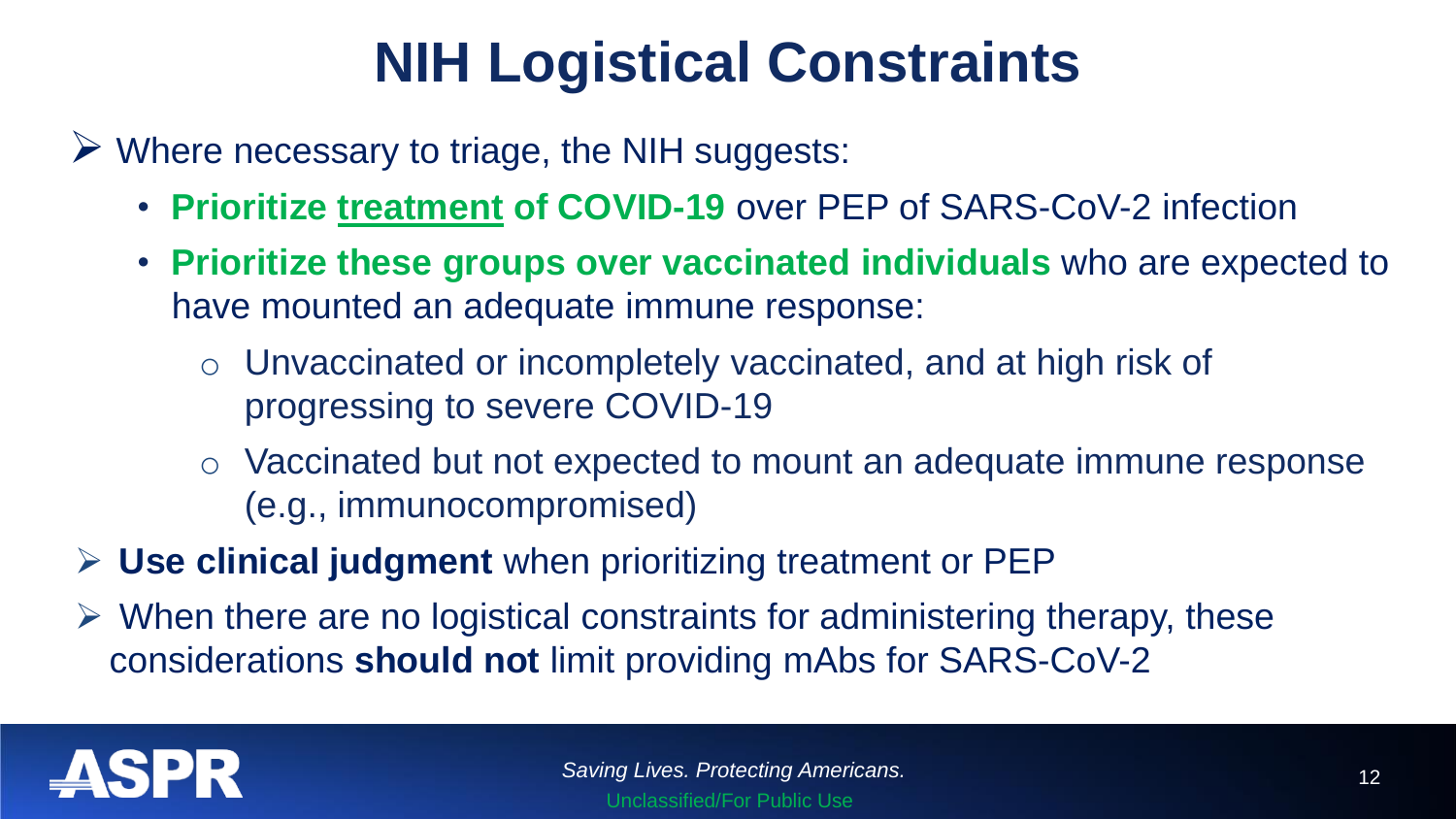### **Potential Mechanisms for mAbs' Clinical Effects**



Source: Nature



**Saving Lives. Protecting Americans.** 13 Unclassified/For Public Use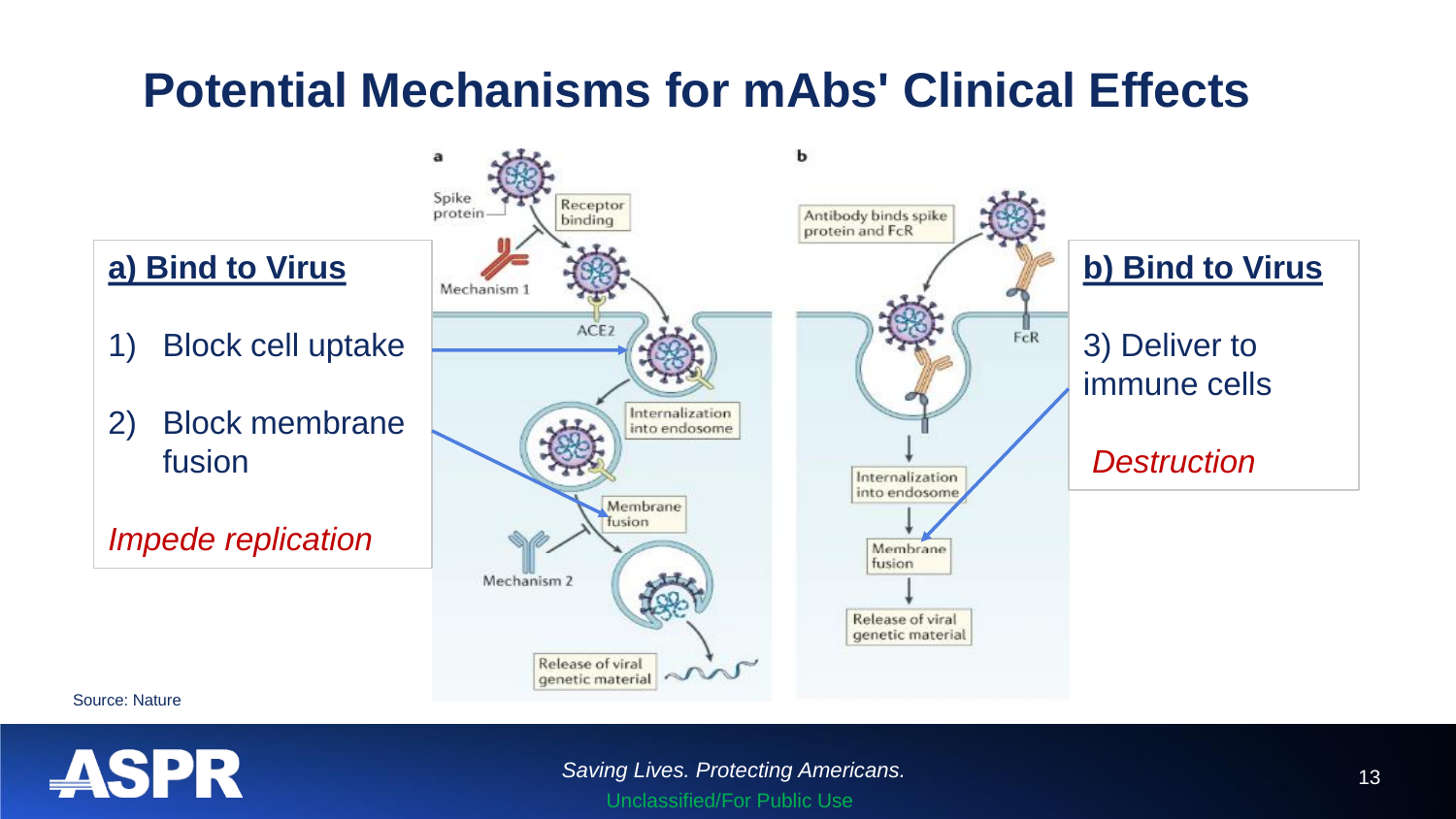### **Stages of COVID-19 Therapeutics**



**[NIH Guidelines for Hospitalized](https://www.covid19treatmentguidelines.nih.gov/management/clinical-management/hospitalized-adults--therapeutic-management/) Adult** [COVID-19 Patients](https://www.covid19treatmentguidelines.nih.gov/management/clinical-management/hospitalized-adults--therapeutic-management/)



*Saving Lives. Protecting Americans.* 14 Unclassified/For Public Use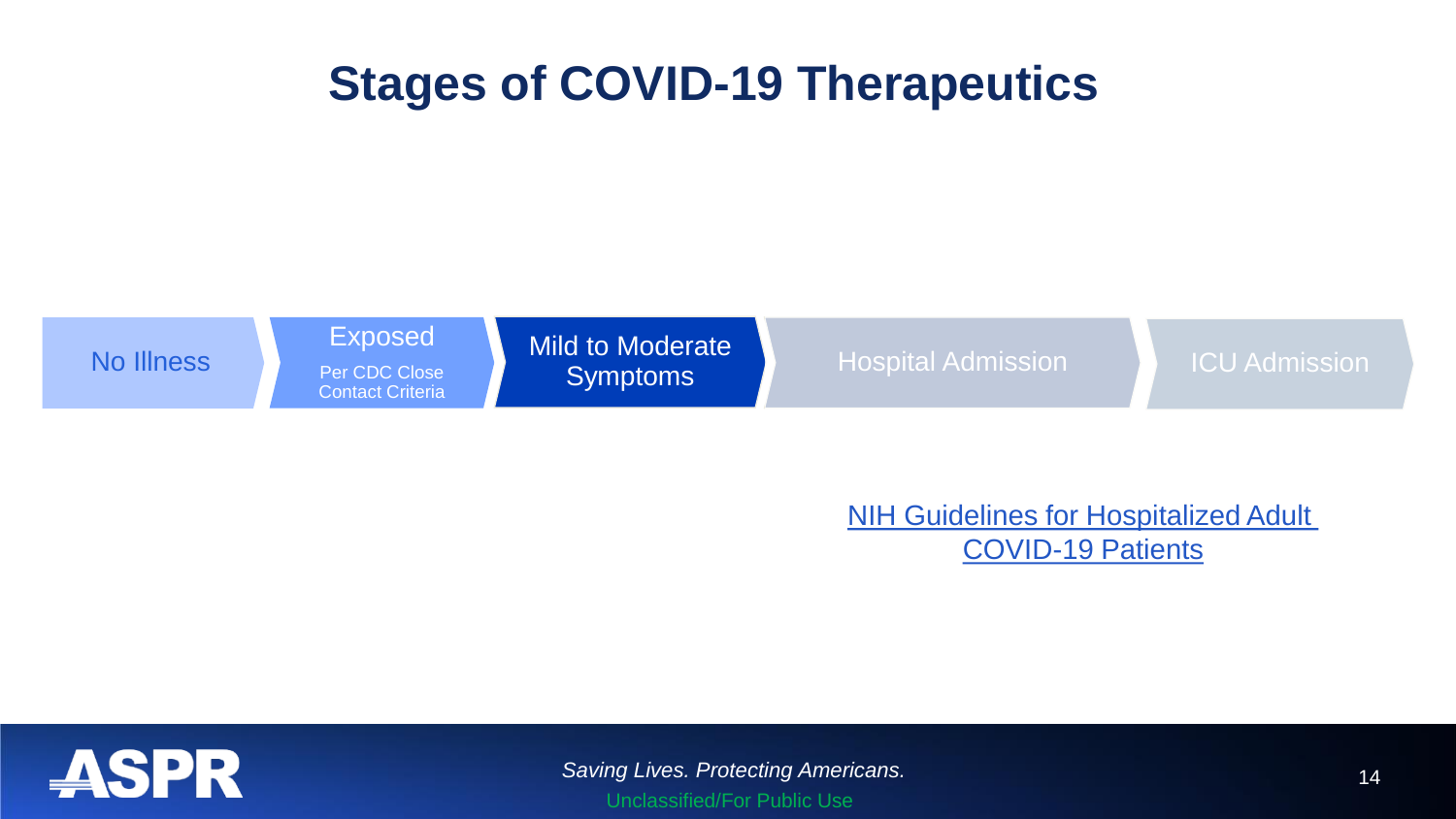## **Section 2: Pre-exposure Prophylaxis (PrEP)**



*Saving Lives. Protecting Americans.* 15 Unclassified/For Public Use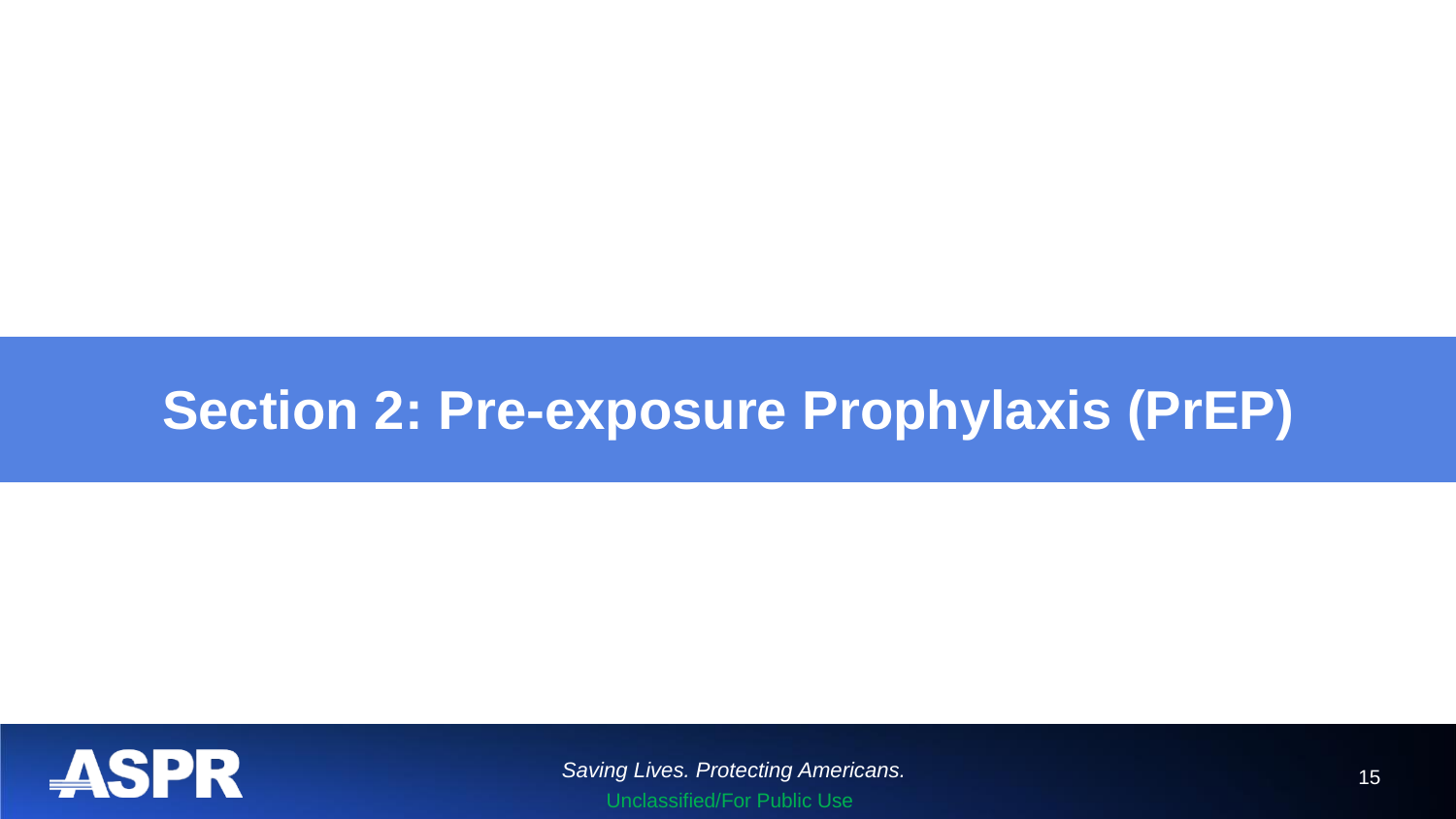### **Summary of COVID-19 Preventative Agents & Therapeutics**



<sup>1</sup>Use and distribution of bam / ete has resumed nationally as of 09/02/2021, see [PHE.gov](https://www.phe.gov/emergency/events/COVID19/investigation-MCM/Bamlanivimab-etesevimab/Pages/resume-distribution-bamlanivimabetesevimab-all-states-2sept2021.aspx)

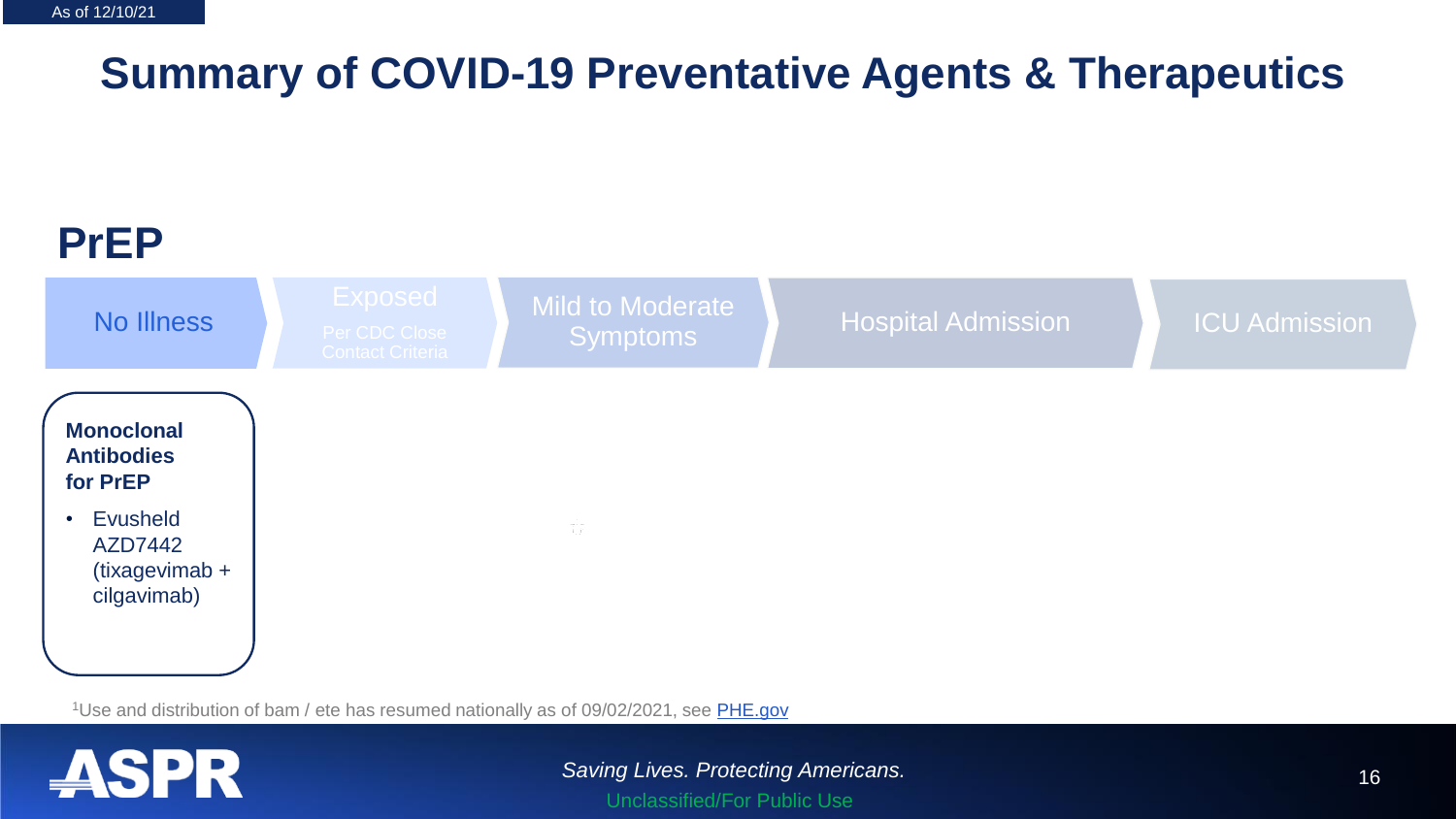# **PrEP: Clinical Indications**

- Evusheld (tixagevimab and cilgavimab) is only authorized for those individuals who are not currently infected with the SARS-CoV-2 virus and who have not recently been exposed to an individual infected with SARS-CoV-2.
- The authorization also requires that individuals either have:
	- Moderate to severely compromised immune systems due to a medical condition or due to taking immunosuppressive medications or treatments and may not mount an adequate immune response to COVID-19 vaccination (examples of such medical conditions or treatments can be found in the [fact sheet](https://www.fda.gov/media/154701/download) for health care providers), **or**
	- A history of severe adverse reactions to a COVID-19 vaccine and/or component(s) of those vaccines, therefore vaccination with an available COVID-19 vaccine, according to the approved or authorized schedule, is not recommended.

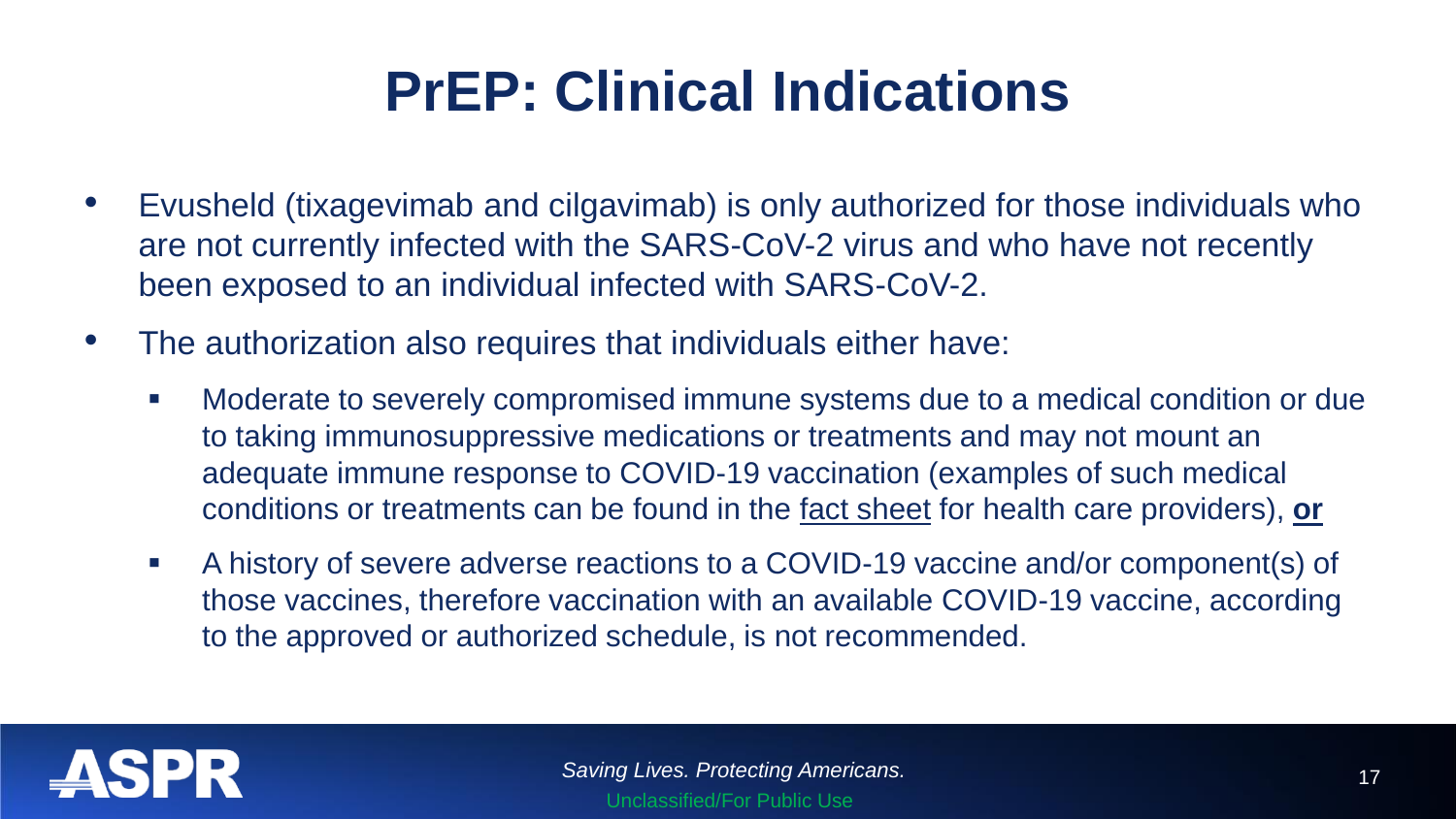## **PrEP: Medication and Administration**

- One dose of Evusheld, administered as two separate consecutive intramuscular injections (one injection per monoclonal antibody, given in immediate succession), may be effective for pre-exposure prevention for six months.
- Evusheld is not authorized for individuals for the treatment of COVID-19 or for postexposure prevention of COVID-19.
- As with any other IM injection, administer with caution to patients with thrombocytopenia or any coagulation disorder

https://www.fda.gov/news-events/press-announcements/coronavirus-covid-19-update-fda-authorizes-new-long-acting-monoclonal-antibodies-pre-exposure

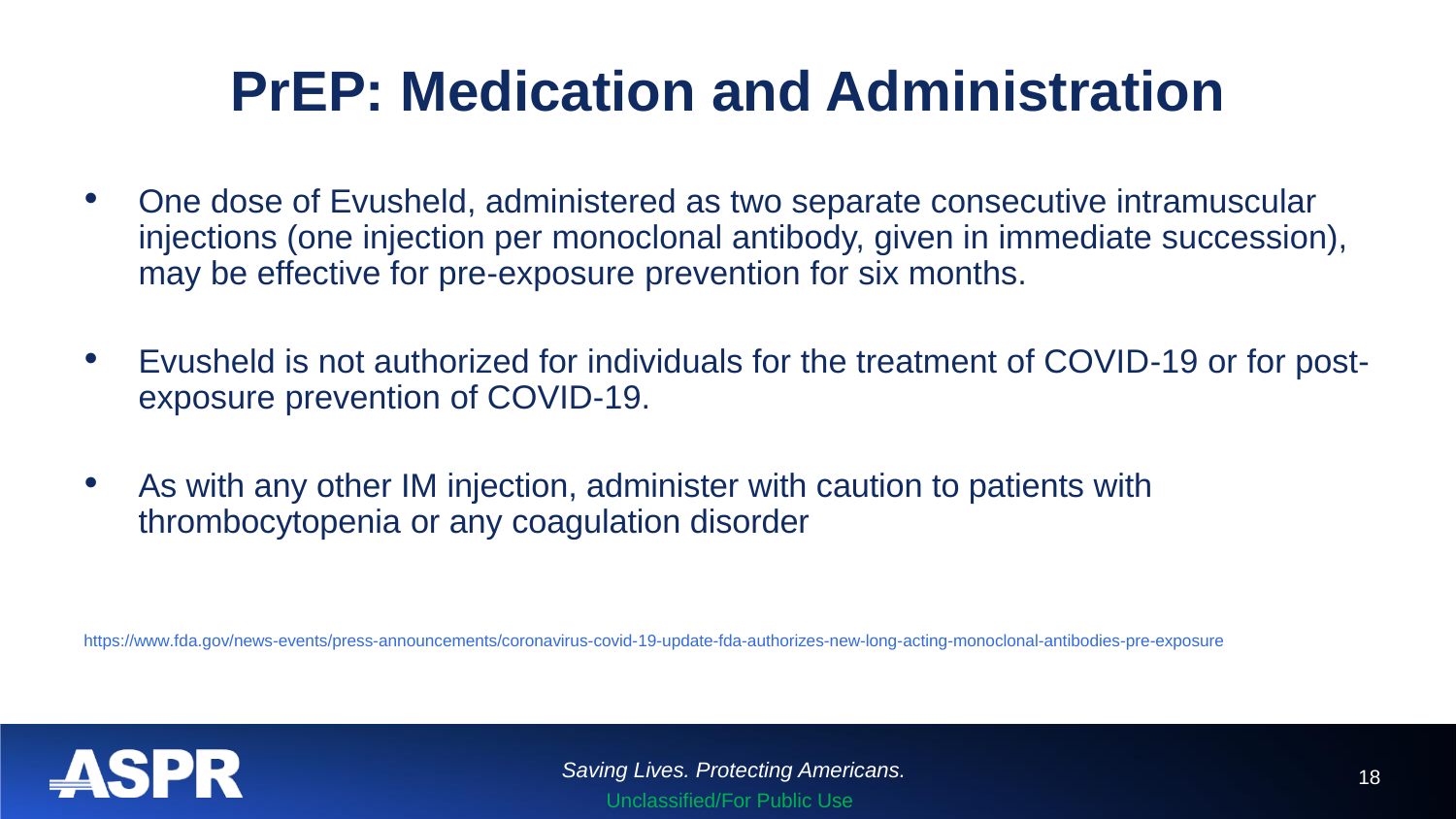## **Section 3: Post-exposure Prophylaxis (PEP)**



*Saving Lives. Protecting Americans.* 19 Unclassified/For Public Use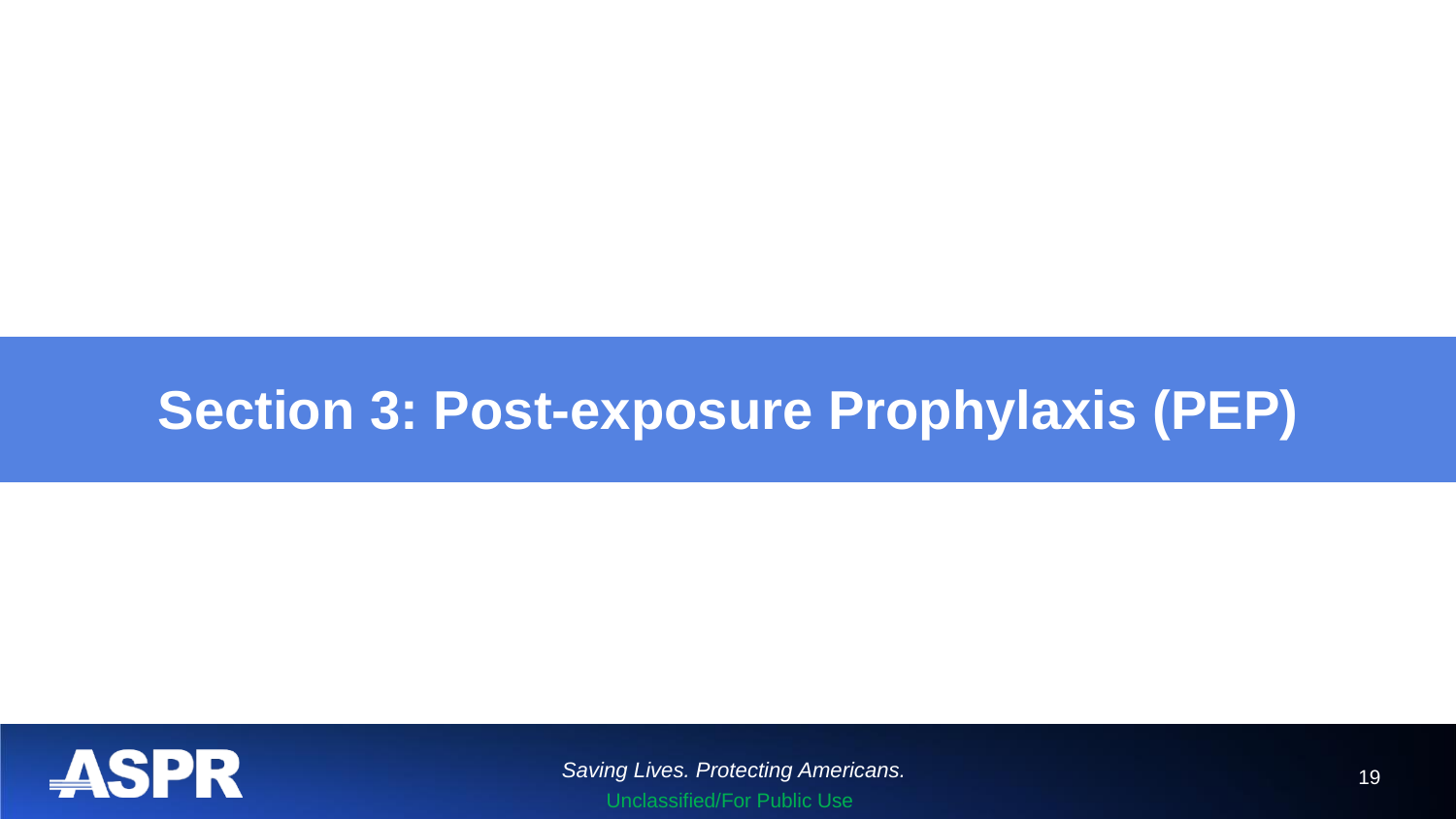### **Summary of COVID-19 Preventative Agents & Therapeutics**



<sup>1</sup>Use and distribution of bam / ete has resumed nationally as of 09/02/2021, see [PHE.gov](https://www.phe.gov/emergency/events/COVID19/investigation-MCM/Bamlanivimab-etesevimab/Pages/resume-distribution-bamlanivimabetesevimab-all-states-2sept2021.aspx)

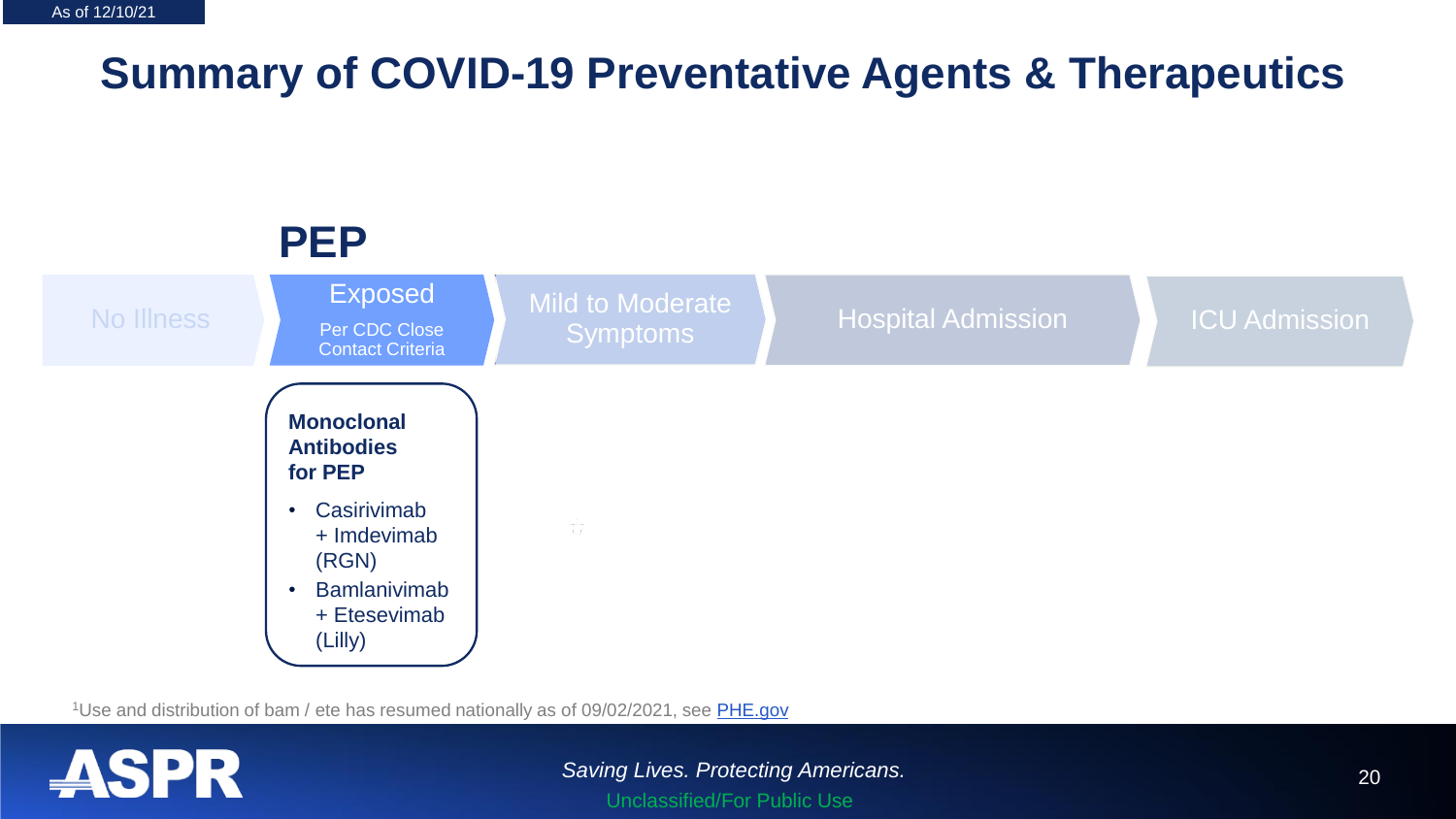## **Post Exposure Prophylaxis: Clinical Indications**

#### EUA-authorized mAbs are authorized for PEP of COVID-19 in individuals who are:

- Adult or pediatric (> 12 years of age and weighing at least 40kg) patient **at high risk for progressing to severe disease or death (***see high risk criteria) OR*
- Pediatric Patient <40kg (including neonates)\*\*\* **at high risk for progressing to severe disease or death (***see high risk criteria) \*\*bamlanivimab/etesevimab only*

#### **AND**

- Not fully vaccinated<sup>1</sup> or who are not expected to mount an adequate immune response to complete SARS-CoV-2 vaccination (for example, individuals with immunocompromising conditions including those taking immunosuppressive medications <sup>2</sup>) **AND**
	- have been exposed to an individual infected with SARS-CoV-2 consistent with close contact criteria per CDC<sup>3</sup> **OR**
	- **who are at high risk of exposure to an individual infected with SARS-CoV-2** because of occurrence of COVID-19 in other individuals in the same institutional setting (for example, nursing homes, prisons) [*see limitations of authorized use]*
	- 1. CDC's Have You Been Fully [Vaccinated?](https://www.cdc.gov/coronavirus/2019-ncov/vaccines/fully-vaccinated.html#vaccinated) (https://www.cdc.gov/coronavirus/2019-ncov/vaccines/fully-vaccinated.html#vaccinated)
	- 2. CDC's Science Brief: [COVID-19 Vaccines](https://www.cdc.gov/coronavirus/2019-ncov/science/science-briefs/fully-vaccinated-people.html) and Vaccination [\(https://www.cdc.gov/coronavirus/2019-ncov/science/science-briefs/fully-vaccinated-people.html\)](https://www.cdc.gov/coronavirus/2019-ncov/science/science-briefs/fully-vaccinated-people.html)
	- 3. CDC's [Quarantine](https://www.cdc.gov/coronavirus/2019-ncov/if-you-are-sick/quarantine.html) and Isolation (https://www.cdc.gov/coronavirus/2019-ncov/if-you-are-sick/quarantine.html)

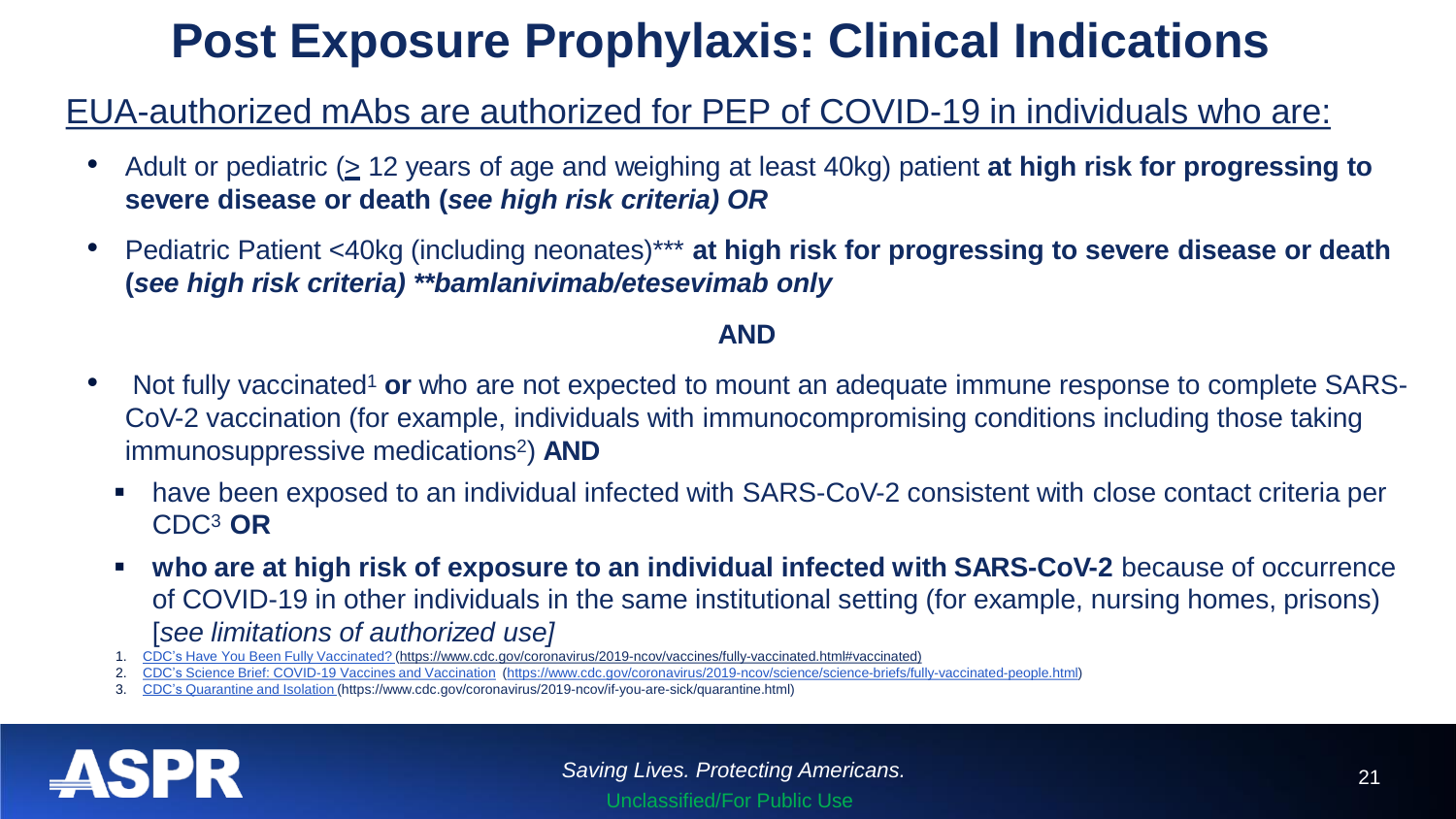#### **RISK FACTORS FOR TREATMENT AND PEP WITH mAbs INCLUDE, BUT ARE NOT LIMITED TO:**

- Older age (e.g.,  $\geq$  65 years of age)
- Age <1 year for bam/ete
- Obesity or overweight
- Pregnancy
- Chronic kidney disease
- Diabetes
- Immunosuppressive disease or immunosuppressive treatment
- Cardiovascular disease or hypertension
- Chronic lung diseases
- Sickle cell disease
- Neurodevelopmental disorders
- Medical-related technological dependence

**…or Provider Judgment**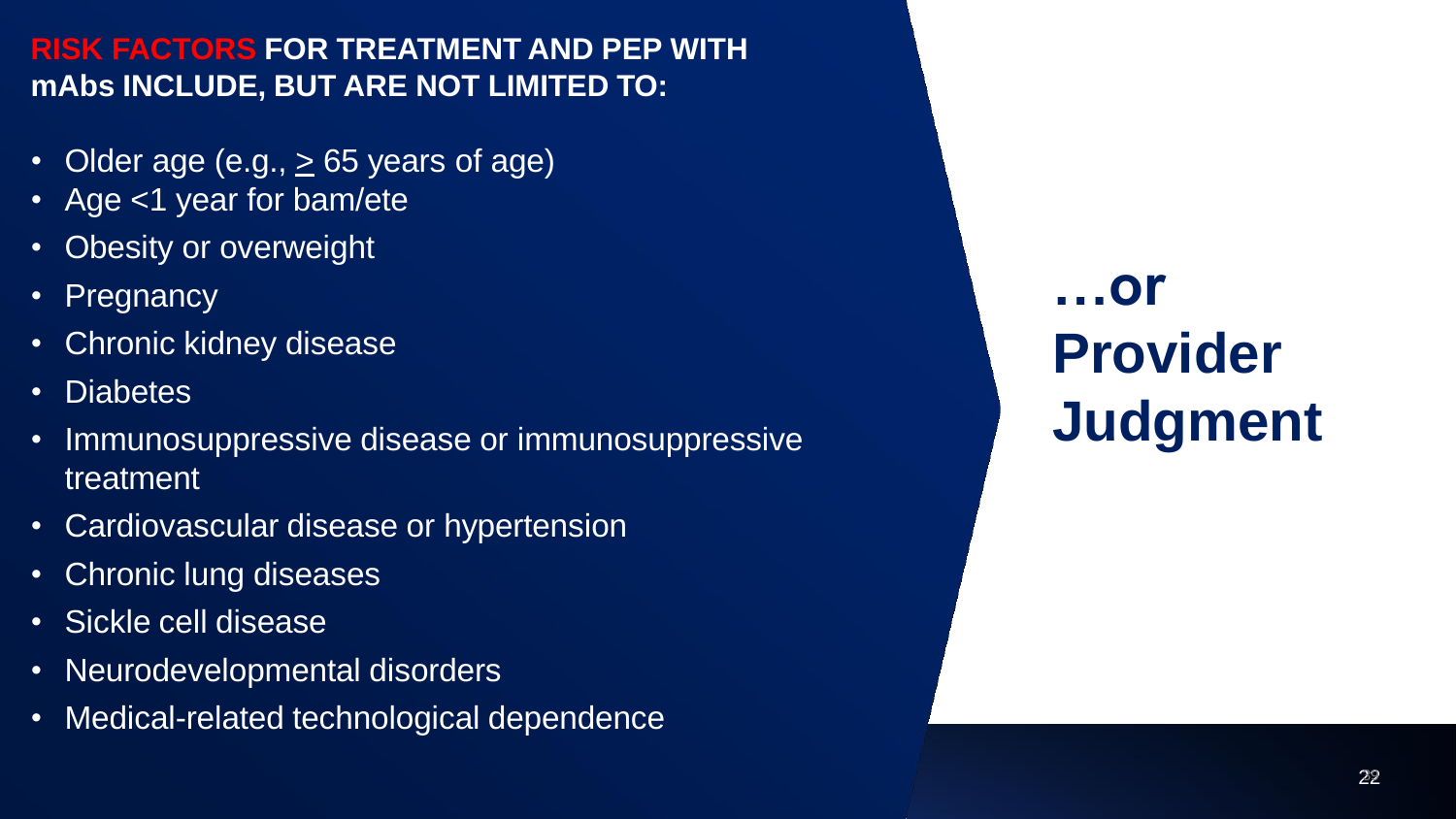## **PEP: Limitations of Authorized Use**

- Post-exposure prophylaxis with bamlanivimab + etesevimab or REGEN-COV (casirivimab + imdevimab) is not a substitute for vaccination against COVID-19.
- Bamlanivimab + etesevimab REGEN-COV (casirivimab + imdevimab) and are not authorized for pre-exposure prophylaxis for prevention of COVID-19

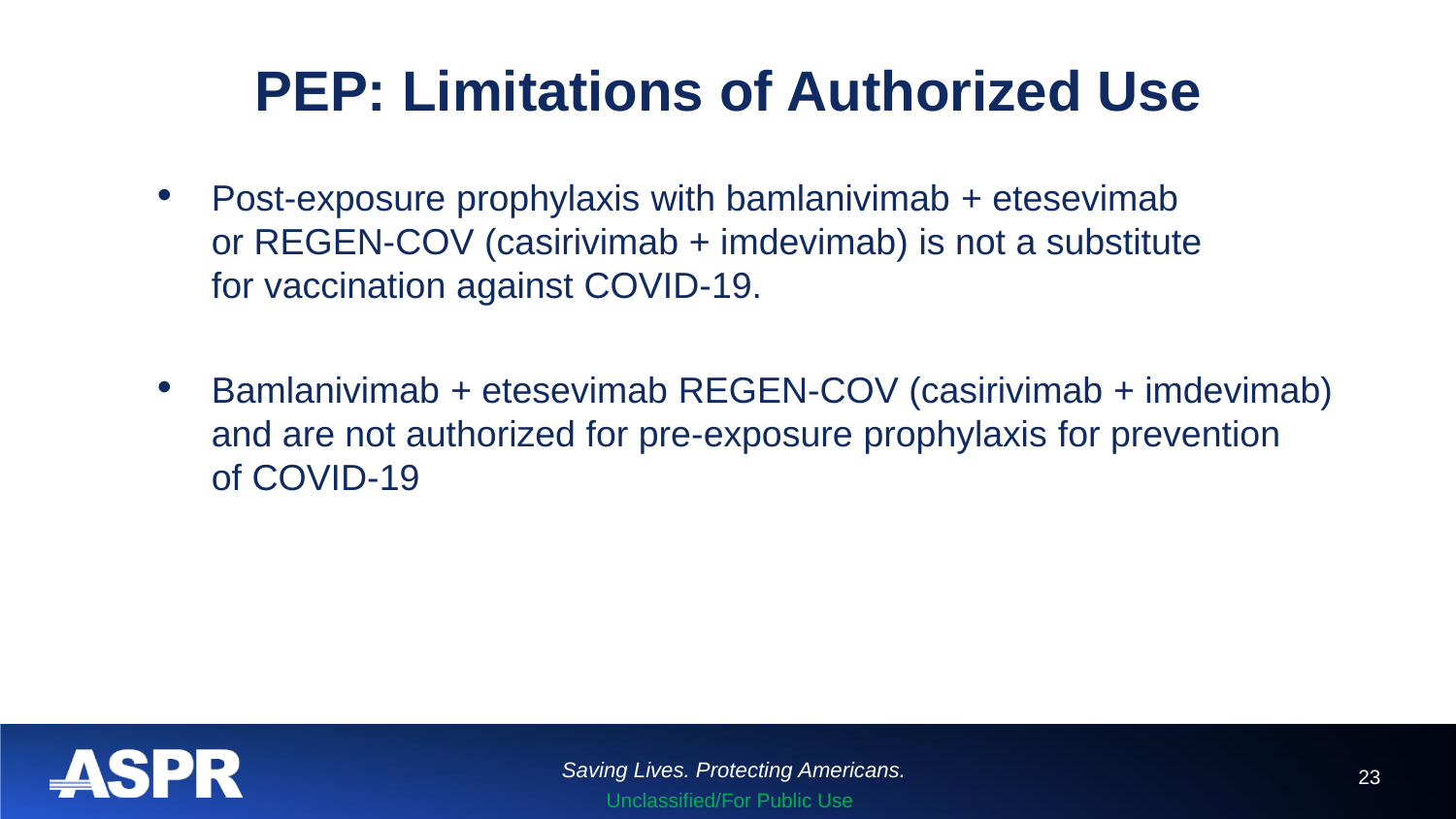### **Section 3: Treatments**



*Saving Lives. Protecting Americans.* 24 Unclassified/For Public Use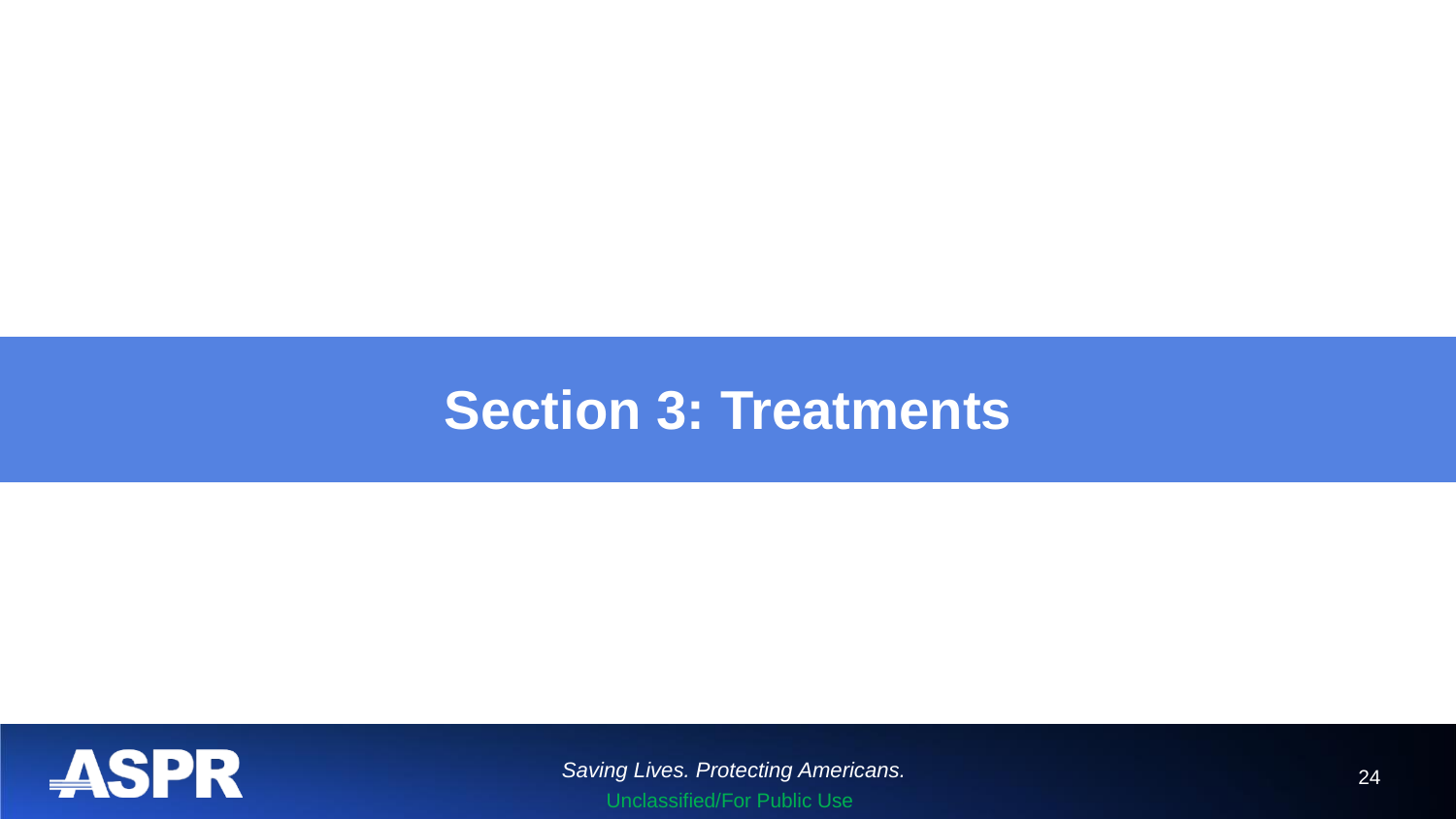### **Summary of COVID-19 Preventative Agents & Therapeutics**

#### Remdesivir **Tocilizumab Monoclonal Antibodies for treatment** • Bamlanivimab + Etesevimab<sup>1</sup> (Lilly) • Casirivimab + Imdevimab (RGN) • Sotrovimab (GSK/Vir) **Monoclonal Antibodies for PEP Casirivimab** + Imdevimab (RGN) **Bamlanivimab** + Etesevimab (Lilly) **Treatment** Mild to Moderate No Illness Reprise Close Note that Symptoms Hospital Admission ICU Admission

<sup>1</sup>Use and distribution of bam / ete has resumed nationally as of 09/02/2021, see [PHE.gov](https://www.phe.gov/emergency/events/COVID19/investigation-MCM/Bamlanivimab-etesevimab/Pages/resume-distribution-bamlanivimabetesevimab-all-states-2sept2021.aspx)

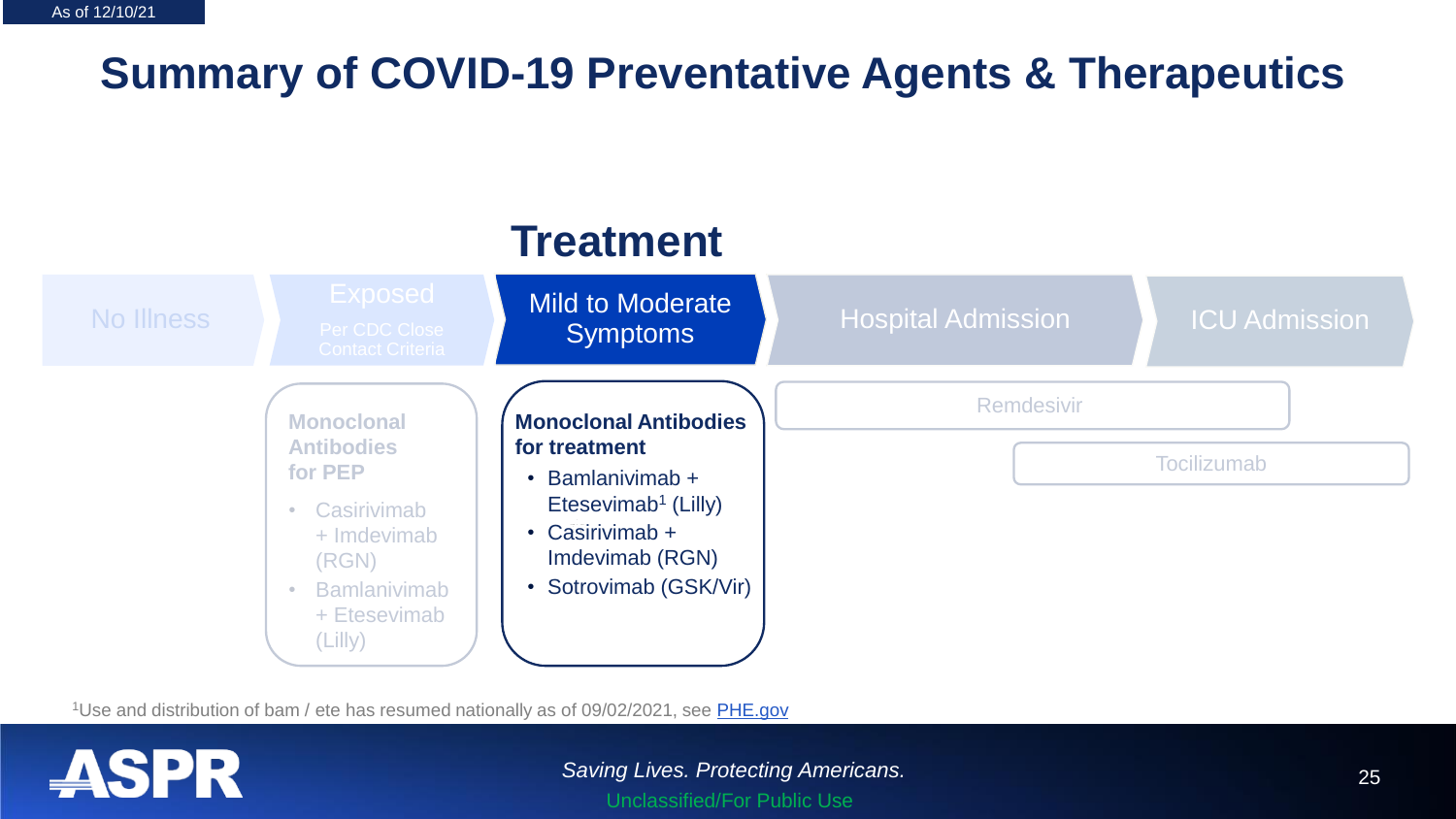## **Bottom Line: Monoclonal antibody treatment reduces relative risk of hospitalization**

- Individuals with **mild to moderate COVID-19 who are at high risk of developing severe disease**
- Likely most effective when **given early in disease course**
- [Bamlanivimab](https://www.fda.gov/media/145802/download) + etesevimab<sup>1</sup> and REGEN-COV [\(casirivimab + imdevimab\)](https://www.fda.gov/media/145611/download) **reduce the relative risk of hospitalization by up to 87% in high-risk patients**
- [Sotrovimab](https://www.fda.gov/media/149534/download) **reduces relative risk of hospitalization by up to 79% in highrisk patients**

<sup>1</sup>Use and distribution of bam / ete has resumed nationally as of 09/02/2021, see [PHE.gov](https://www.phe.gov/emergency/events/COVID19/investigation-MCM/Bamlanivimab-etesevimab/Pages/resume-distribution-bamlanivimabetesevimab-all-states-2sept2021.aspx)

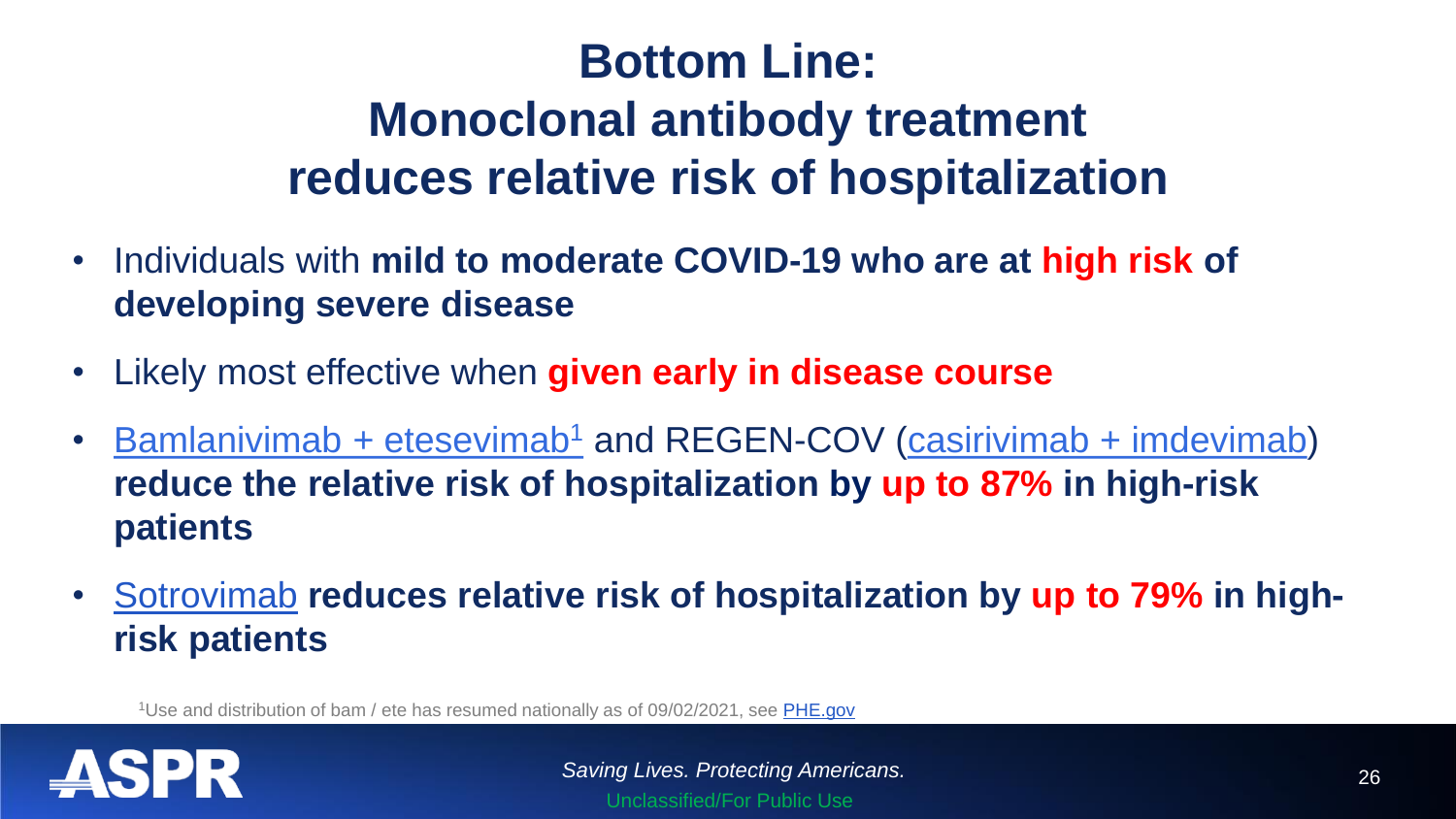# **Therapy: Clinical Indications**

- **Mild to moderate COVID-19 cases** early in infection, and...
- Who are at **high risk for progressing to severe COVID-19 and/or hospitalization,** and...
- Who meet the following criteria:
	- Adult or pediatric  $(212 \text{ years and weighing at least } 40 \text{ kg})$
	- Pediatric patients (including neonates) \*\*\*bamlanivimab/etesevimab only
	- Confirmation via **positive PCR or antigen test**
	- Treatment **as soon as possible** following positive viral test and **within 10 days of symptom onset**
	- Patient symptomatic but **not yet progressed to require hospitalization (2 years of age or older) or oxygen therapy (or increase from baseline chronic oxygen therapy)**

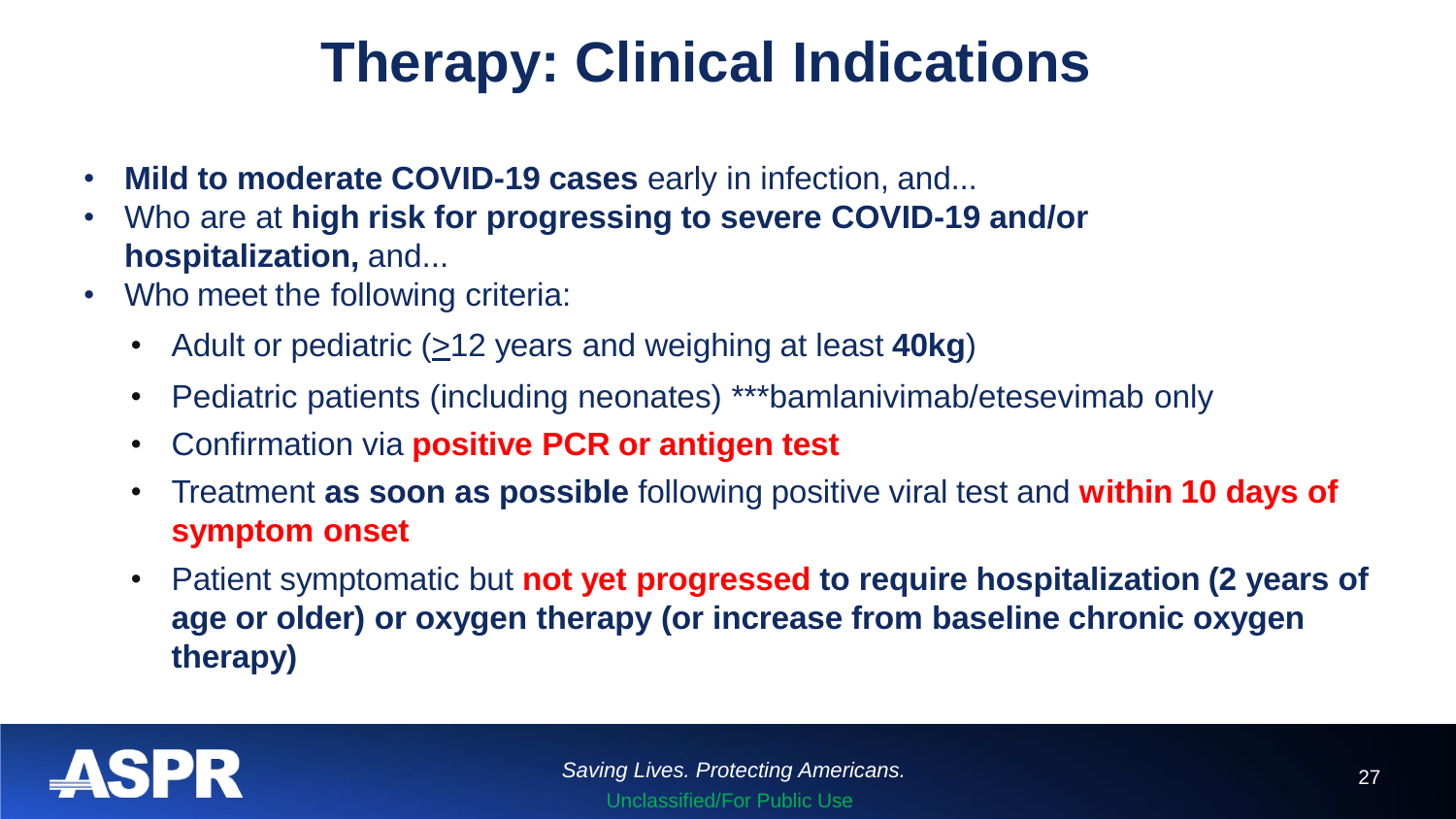### **December 8 Update: Pediatric Indications for Bam/Ete**

- **Bam/Ete EUA Updates:**
	- Post-Exposure Prophylaxis **AND**
	- Treatment
	- Children down to age newborn
	- Age < 1 year now listed as *High-Risk Criteria*
	- Admitted Children Less than 2 years old can receive Bam/Ete **In-Patient**
	- Still not able to receive if on supplemental oxygen
	- EUA Details: <https://www.fda.gov/media/145802/download>
	- Federal COVID Response working w Pediatric Organizations on Education and Roll out

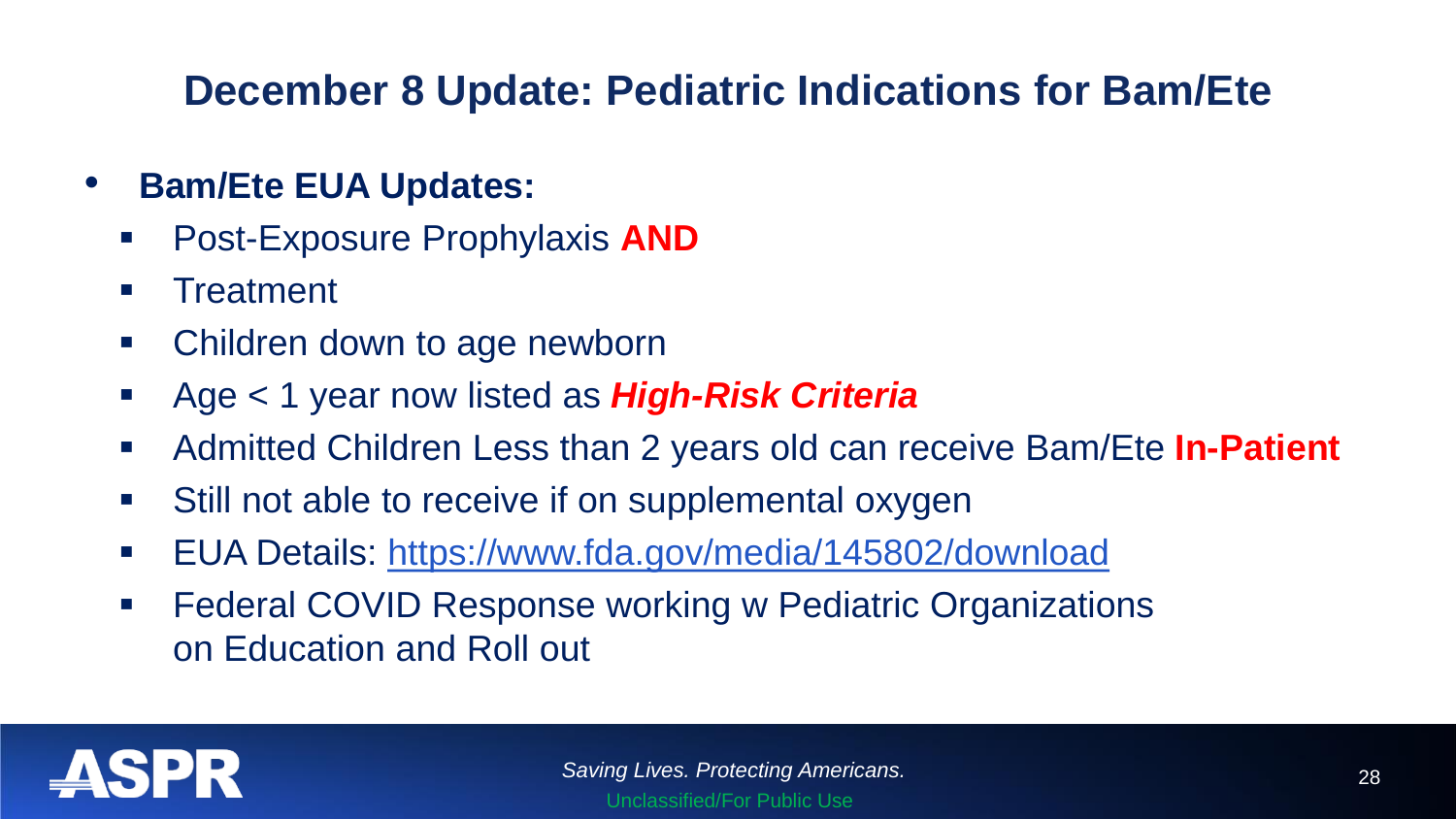#### **RISK FACTORS FOR TREATMENT AND PEP WITH mAbs INCLUDE, BUT ARE NOT LIMITED TO:**

- Older age (e.g.,  $\geq$  65 years of age)
- Age <1 year for bam/ete
- Obesity or overweight
- Pregnancy
- Chronic kidney disease
- Diabetes
- Immunosuppressive disease or immunosuppressive treatment
- Cardiovascular disease or hypertension
- Chronic lung diseases
- Sickle cell disease
- Neurodevelopmental disorders
- Medical-related technological dependence

**…or Provider Judgment**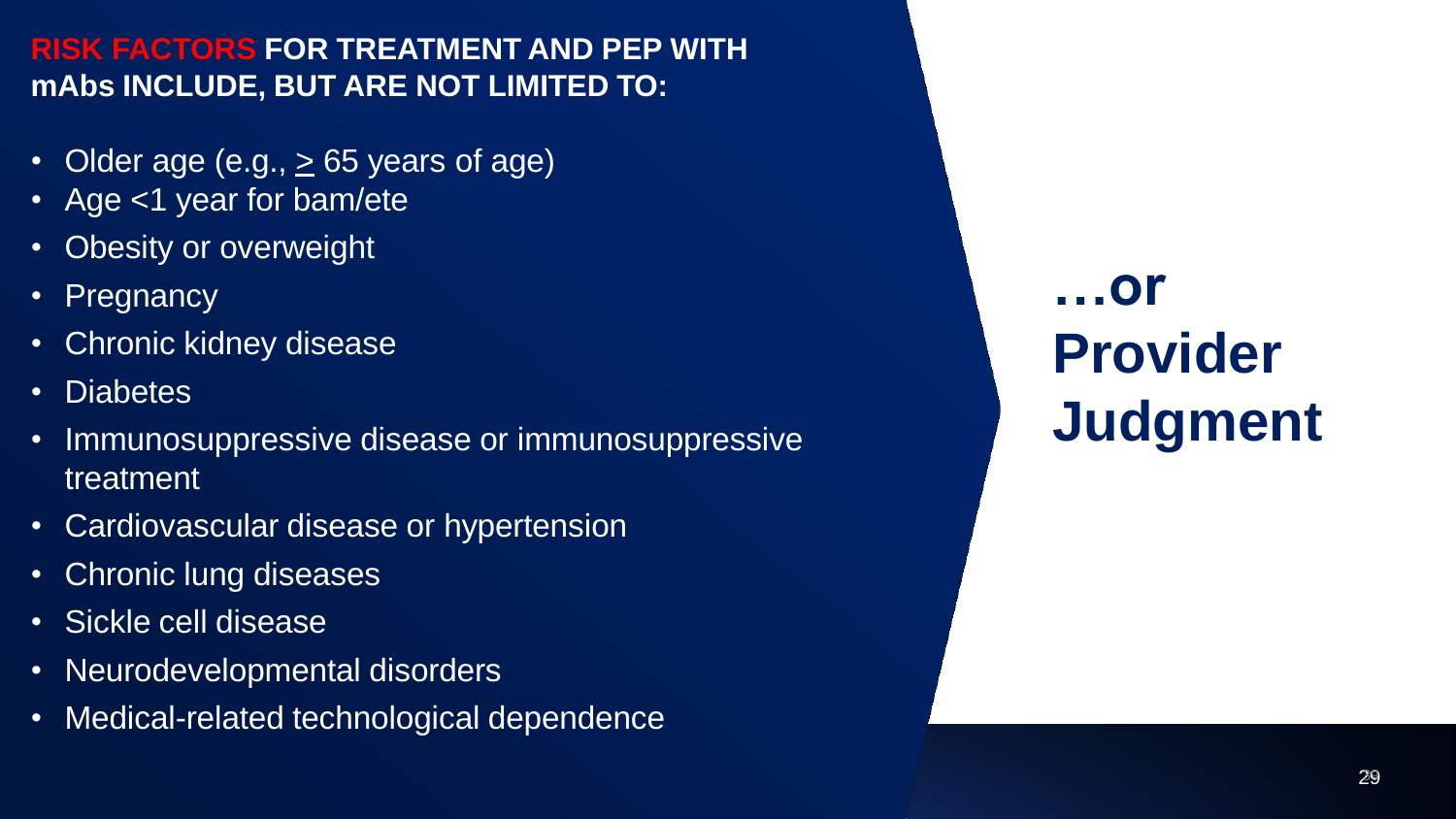### **Monoclonal Antibody Indications and Routes of Administration**

| <b>Monoclonal</b><br><b>Antibody</b>                          | <b>PRE-EXPOSURE PROPHYLAXIS</b><br>(PREP) for eligible individuals                                                              | POST-EXPOSURE PROPHYLAXIS (PEP) for<br>individuals who are not fully vaccinated or<br>immunocompromised, with high risk of<br>progression to severe disease                                                                                                          | <b>TREATMENT of Mild to Moderate COVID-19</b><br>Infection within 10 days of symptom onset<br>in patient with high risk of progression to<br>severe disease                         |
|---------------------------------------------------------------|---------------------------------------------------------------------------------------------------------------------------------|----------------------------------------------------------------------------------------------------------------------------------------------------------------------------------------------------------------------------------------------------------------------|-------------------------------------------------------------------------------------------------------------------------------------------------------------------------------------|
| bamlanivimab<br>and<br>etesevimab <sup>1</sup><br>(Eli Lilly) | <b>N/A</b>                                                                                                                      | Dose: bamlanivimab 700mg and<br>etesevimab 1400mg<br><b>Route: Intravenous</b><br>Post-administration monitoring: 60 minutes<br>Weight-based pediatric (< 40kg) dosing <sup>1</sup>                                                                                  | Dose: bamlanivimab 700mg and<br>etesevimab 1400mg<br><b>Route: Intravenous</b><br>Post-administration monitoring: 60 minutes<br>Weight-based pediatric (< 40kg) dosing <sup>1</sup> |
| casirivimab and<br>imdevimab <sup>2</sup><br>(REGEN-COV)      | <b>N/A</b>                                                                                                                      | Dose: casirivimab 600mg and imdevimab 600mg<br>Route: Intravenous is preferred route, however<br>subcutaneous injection may be utilized in<br>situations where there would be a delay in<br>intravenous administration<br>Post-administration monitoring: 60 minutes | <b>Dose:</b> casirivimab 600mg and imdevimab 600mg<br><b>Route: Intravenous or subcutaneous</b><br>Post-administration monitoring: 60 minutes                                       |
| sotrovimab <sup>3</sup><br><b>(Glaxo Smith Kline)</b>         | <b>N/A</b>                                                                                                                      | <b>N/A</b>                                                                                                                                                                                                                                                           | <b>Dose: sotrovimab 500mg</b><br><b>Route: Intravenous</b><br>Post-administration monitoring: 60 minutes                                                                            |
| tixagevimab and<br>cilgavimab <sup>4</sup><br>(AstraZeneca)   | <b>Dose: tixagevimab 150mg</b><br>and cilgavimab 150mg<br><b>Route: Intramuscular</b><br>Post-administration monitoring: 60 min | <b>N/A</b>                                                                                                                                                                                                                                                           | N/A                                                                                                                                                                                 |

• Refer to product Emergency Use Authorizations for detail on indications and administration

•

• •

<sup>1</sup> Fact Sheet for Health Care Providers Emergency Use Authorization of [Bamlanivimab](https://www.fda.gov/media/145802/download) and Etesevimab (https://www.fda.gov/media/145802/download)

<sup>2</sup> Fact Sheet for Health Care Providers Emergency Use Authorization of REGEN-COVTM (casirivimab and imdevimab) (https://www.fda.gov/media/145611/download)<br>3 Eact Sheet for Health Care Providers Emergency Use Authorization

<sup>3</sup> Fact Sheet for Health Care Providers Emergency Use [Authorization](https://www.fda.gov/media/149534/download) of Sotrovimab ([https://www.fda.gov/media/149534/download\)](https://www.fda.gov/media/149534/download)

1[Fact Sheet for Health Care Providers Emergency Use Authorization for Evusheld \(tixagevimab co-packaged with cilgavimab](https://www.fda.gov/media/154701/download) (https://www.fda.gov/media/154701/download) •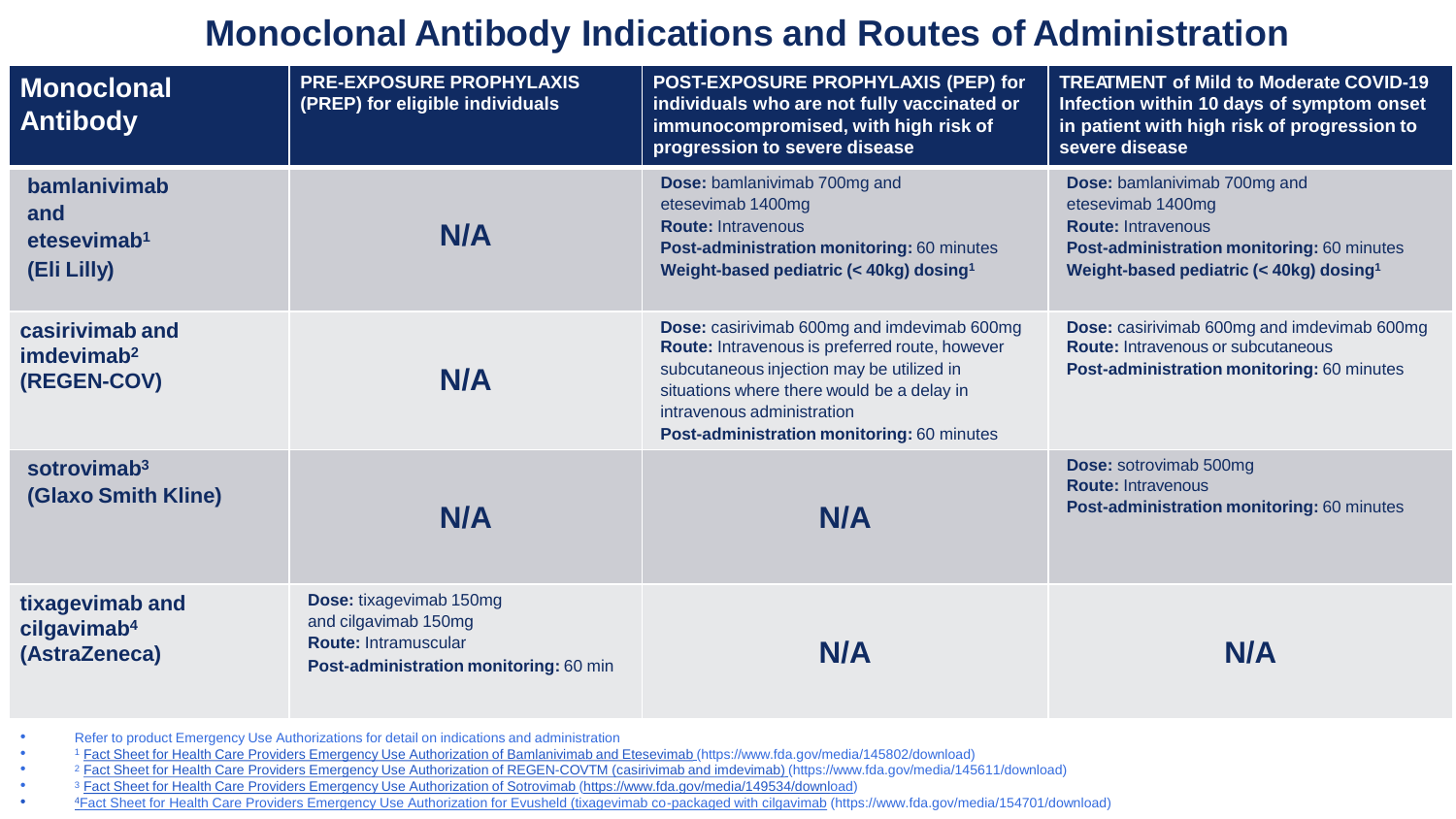#### **General Guidelines for Bamlanivimab / Etesevimab Dosing & Administration: Pediatric Patients <40kg (including neonates)**

**Table 2: Recommended Dosing, Preparation and Administration Instructions for Undiluted Bamlanivimab (BAM) and Etesevimab (ETE) for IV Infusion in Pediatric Patients (<18 years and weighing less than 40 kg)**

| <b>Body Weight</b> | <b>BAM/ETE dose</b><br>$\lfloor$ (mg) $\rfloor$ | <b>Amount of BAM</b><br>(as mL) <sup>a</sup> | <b>Amount of ETE</b><br>(as mL) <sup>a</sup> | <b>Maximum Infusion</b><br><b>Rate</b> |
|--------------------|-------------------------------------------------|----------------------------------------------|----------------------------------------------|----------------------------------------|
| >20 kg to <40 kg   | 350 mg / 700 mg                                 | 10 mL                                        | 20 mL                                        | $1.88$ mL/min                          |
| >12 kg to 20 kg    | 175 mg / 350 mg                                 | 5 mL                                         | 10 mL                                        | $0.94$ mL/min                          |
| >11 kg to 12 kg    | 138 mg / 276 mg                                 | 3.9 mL                                       | 7.9 mL                                       | $0.74$ mL/min                          |
| >10 kg to 11 kg    | 126 mg / 252 mg                                 | 3.6 mL                                       | $7.2$ mL                                     | $0.68$ mL/min                          |
| >9 kg to 10 kg     | 114 mg / 228 mg                                 | $3.3$ mL                                     | 6.5 mL                                       | $0.61$ mL/min                          |
| >8 kg to 9 kg      | 102 mg / 204 mg                                 | $2.9$ mL                                     | 5.8 mL                                       | $0.54$ mL/min                          |
| $>7$ kg to 8 kg    | 90 mg / 180 mg                                  | $2.6$ mL                                     | 5.1 mL                                       | $0.48$ mL/min                          |
| >6 kg to 7 kg      | 78 mg / 156 mg                                  | $2.2$ mL                                     | 4.5 mL                                       | $0.42$ mL/min                          |
| $>5$ kg to 6 kg    | 66 mg / 132 mg                                  | $1.9$ mL                                     | $3.8$ mL                                     | $0.36$ mL/min                          |
| $>4$ kg to 5 kg    | 54 mg / 108 mg                                  | $1.5$ mL                                     | 3.1 mL                                       | $0.29$ mL/min                          |
| $>3$ kg to 4 kg    | 42 mg / 84 mg                                   | $1.2$ mL                                     | $2.4$ mL                                     | $0.23$ mL/min                          |
| $>2$ kg to 3 kg    | 30 mg / 60 mg                                   | $0.9$ mL                                     | $1.7$ mL                                     | $0.16$ mL/min                          |
| $>1.5$ kg to 2 kg  | 21 mg / 42 mg                                   | $0.6$ mL                                     | $1.2$ mL                                     | $0.11$ mL/min                          |
| 1 kg to 1.5 kg     | 15 mg / 30 mg                                   | $0.4$ mL                                     | $0.9$ mL                                     | $0.08$ mL/min                          |

<u>Fact Sheet for Health Care Providers Emergency Use Authorization of Bamlanivimab and Etesevimab (http://pi.lilly.com/eua/bam-and-ete-eua-factsheet-hcp.pdf)</u>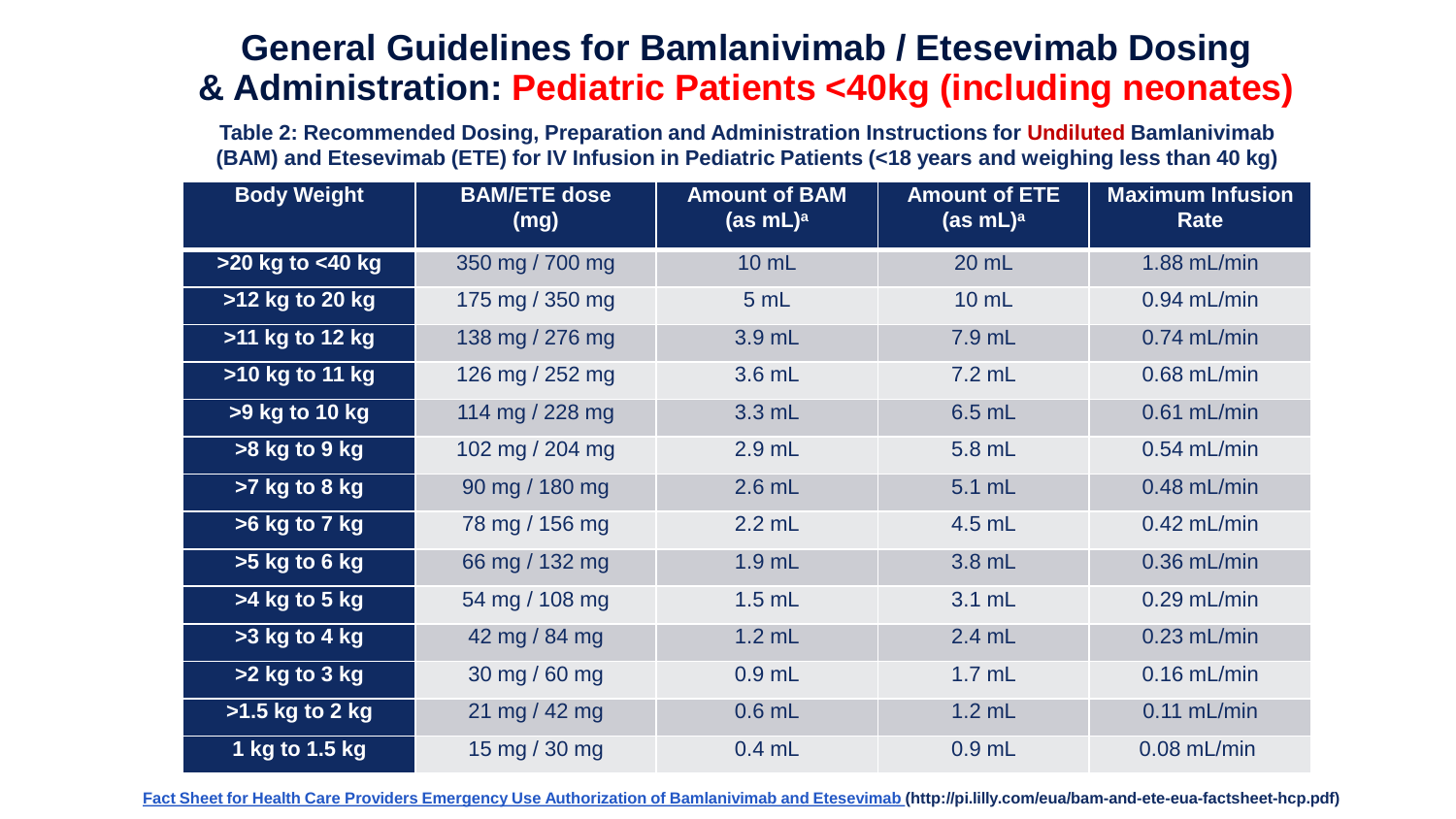## **Section 5: Administration**



*Saving Lives. Protecting Americans.* 32 Unclassified/For Public Use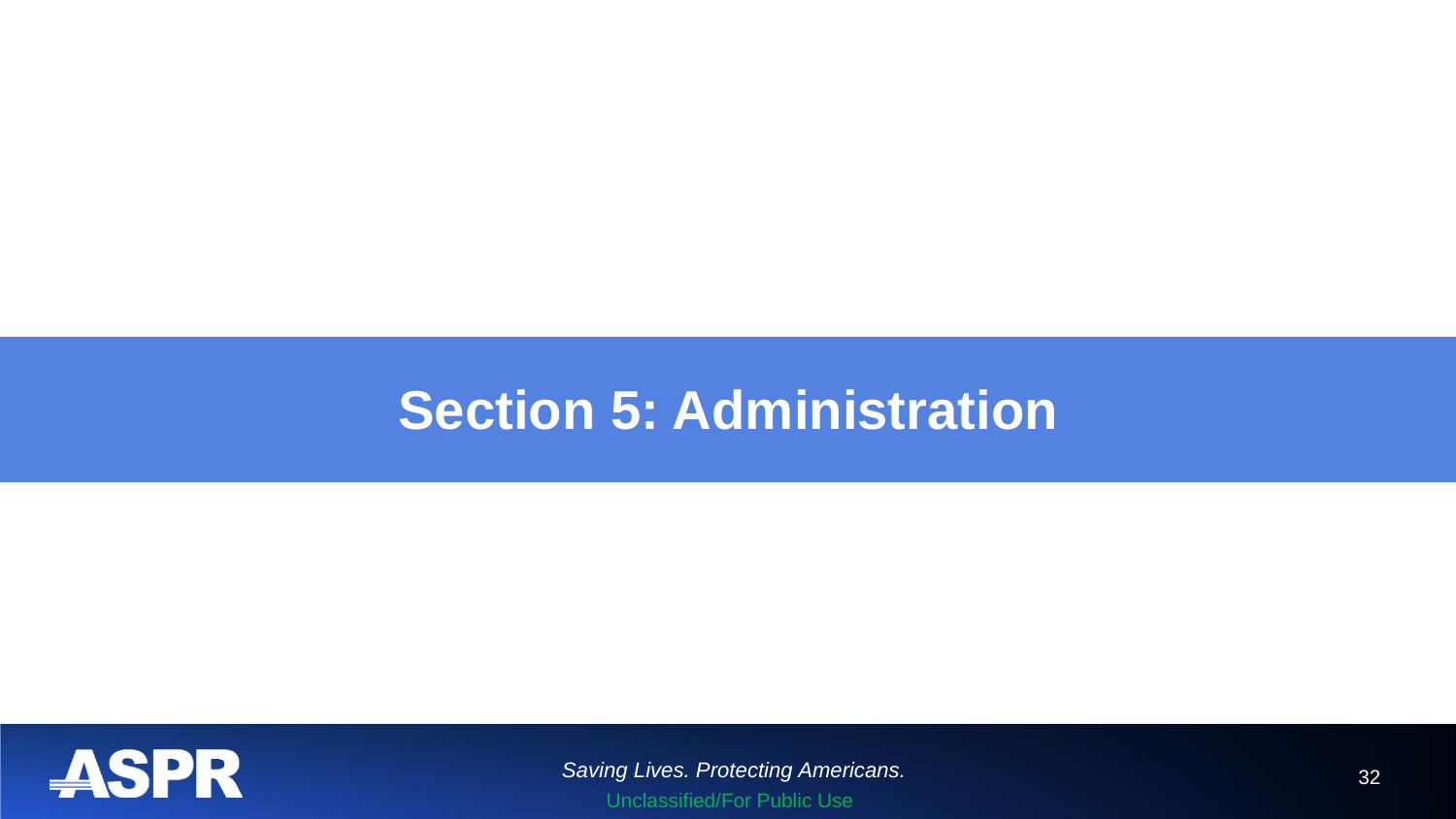### **Administration can occur across a variety of models**



Information support via [PHE.gov/mAbs](https://www.phe.gov/emergency/events/COVID19/therapeutics/Pages/default.aspx) and [CombatCOVID.hhs.gov/](https://combatcovid.hhs.gov/) (links to EUA criteria, consolidated playbooks, educational materials)



*Saving Lives. Protecting Americans.* 33 Unclassified/For Public Use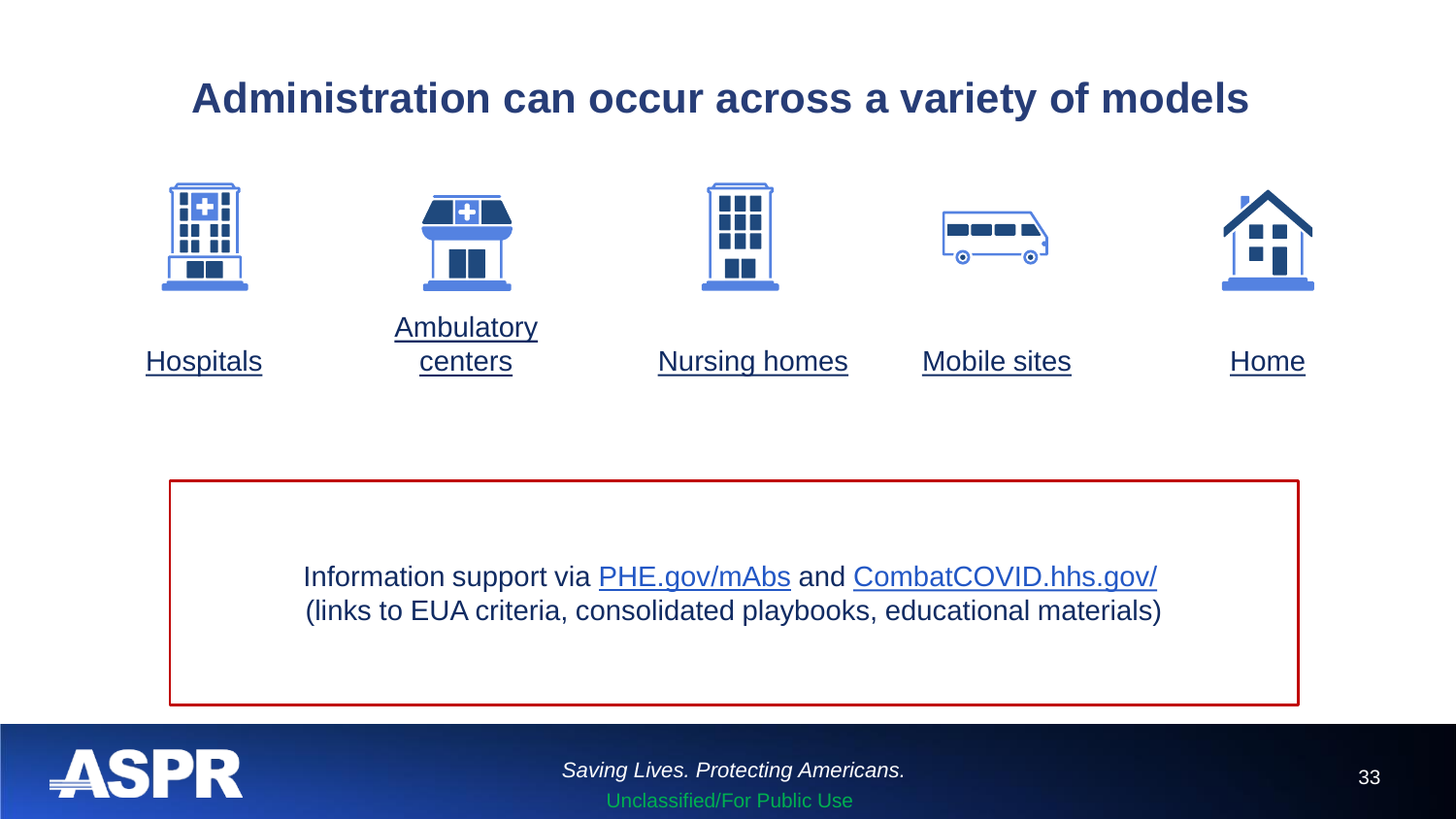### **Section 6: Resources**



**Saving Lives. Protecting Americans.** 34 Unclassified/For Public Use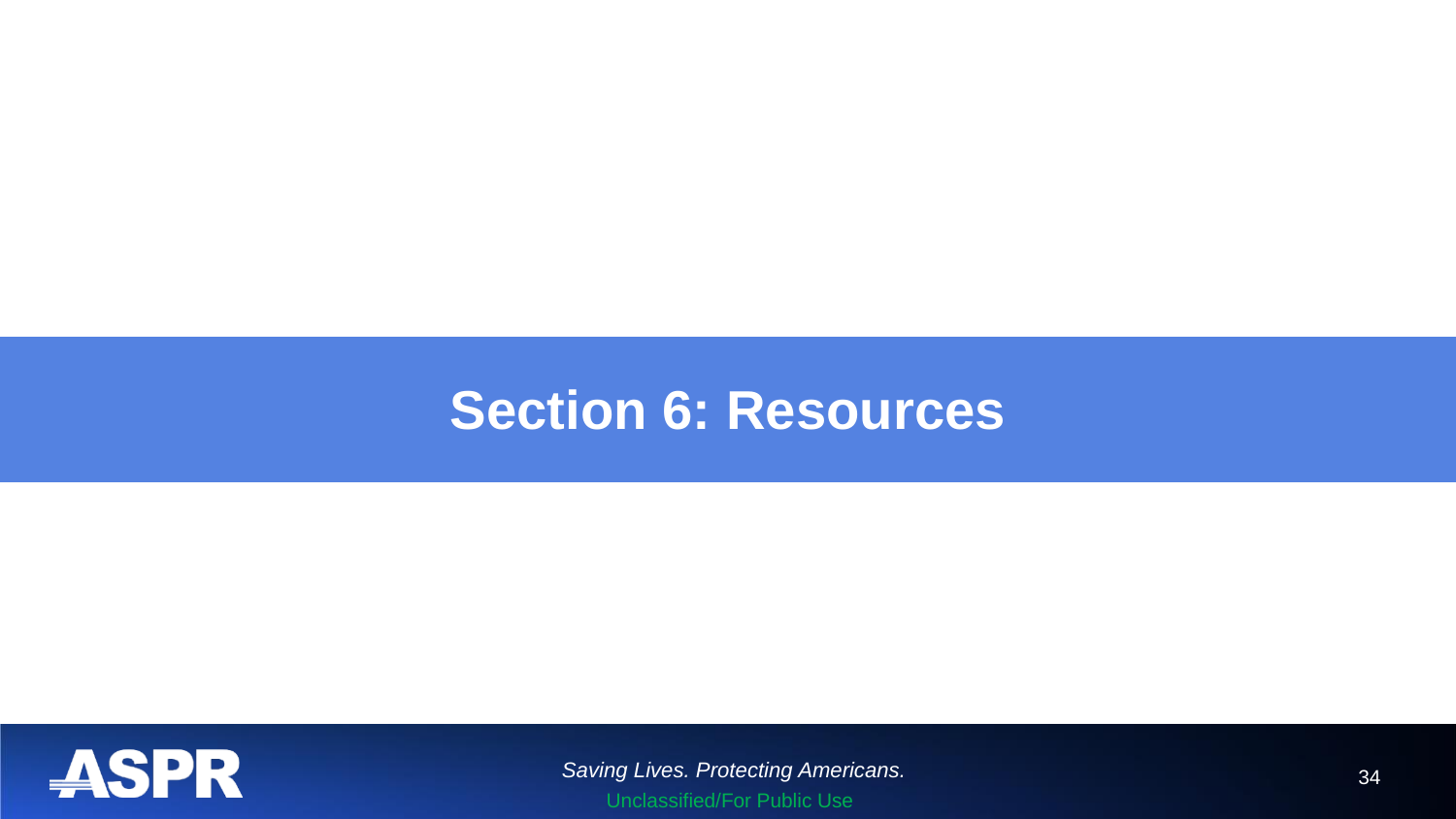# **Clinical Implementation Guide**

**Federal Response to COVID-19: [Monoclonal Antibody Clinical](https://www.phe.gov/emergency/events/COVID19/investigation-MCM/Documents/USG-COVID19-Tx-Playbook.pdf)  Implementation Guid[e](https://www.phe.gov/emergency/events/COVID19/investigation-MCM/Documents/USG-COVID19-Tx-Playbook.pdf)**

- Updated periodically with EUA changes
- **PHE.gov/mabs**

### [Monoclonal antibody side-by-side](https://www.phe.gov/emergency/events/COVID19/therapeutics/Pages/Side-by-Side-Overview-of-mAbs-Treatment.aspx)  overview



Please contact **[COVID19Therapeutics@hhs.gov](mailto:COVID19Therapeutics@hhs.gov)** with any questions

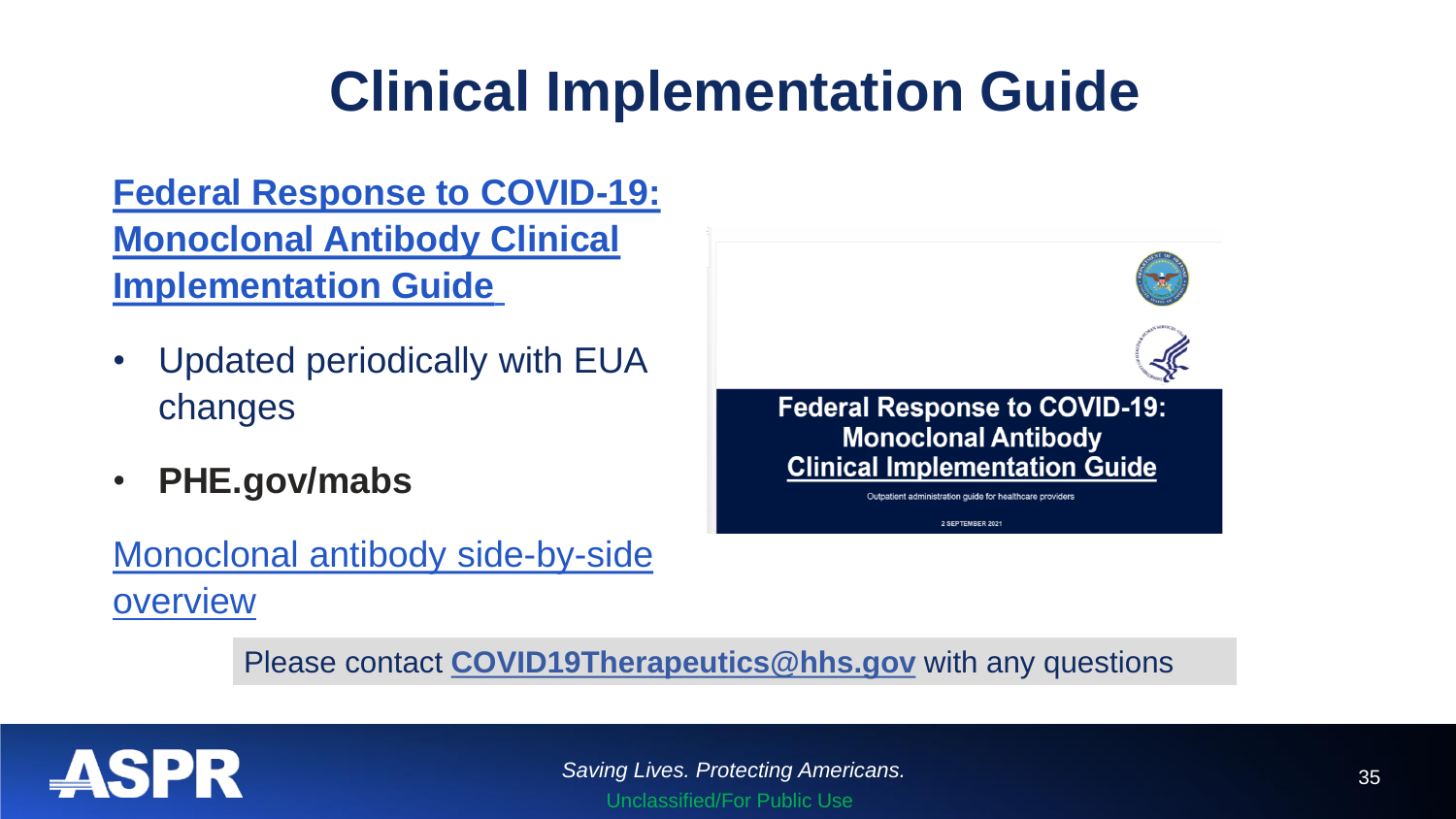## **Best Practices and Resources**

- USG shares best practices with medical and professional societies
	- Best practices and testimonials: [https://combatcovid.hhs.gov/hcp/videos](https://combatcovid.hhs.gov/hcp/videos-monoclonal-antibodies)monoclonal-antibodies
- Additional information and resources: [phe.gov/mAbs](https://www.phe.gov/emergency/events/COVID19/therapeutics/Pages/default.aspx) and [CombatCOVID.hhs.gov](https://combatcovid.hhs.gov/i-have-covid-19/how-do-i-know-if-im-high-risk)
	- mAbs calculator for infusion sites to estimate capacity and maximize use of resources: [www.PHE.gov/mAbs-calculator](http://www.phe.gov/mAbs-calculator)
	- Information Toolkit resources for administration sites, communications and public information officers, providers,

patients: [https://www.phe.gov/emergency/events/COVID19/therapeutics/Pages/toolkit.aspx\](https://www.phe.gov/emergency/events/COVID19/therapeutics/Pages/toolkit.aspx/)

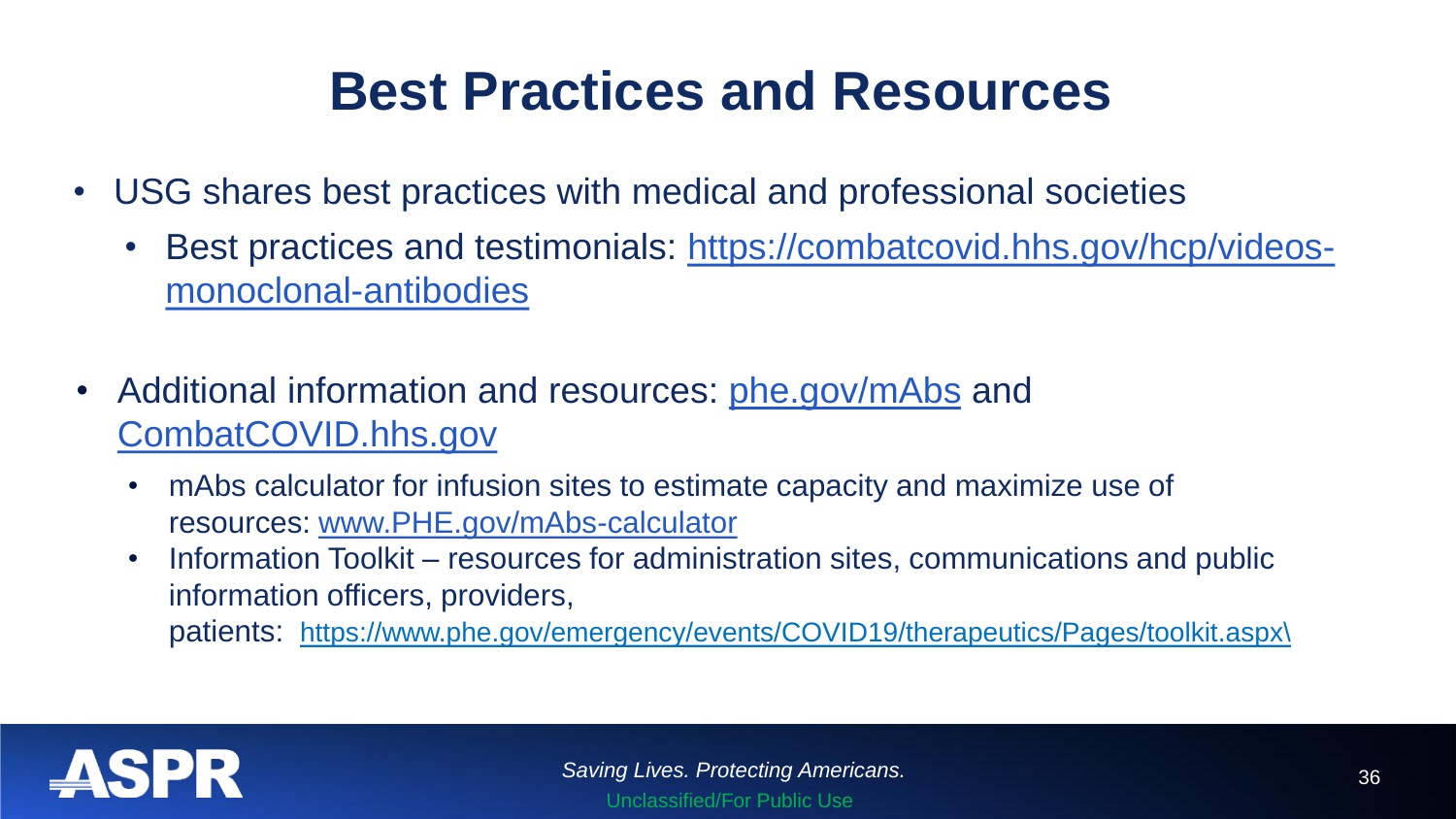## **Asks for Community Leaders and Healthcare Providers**

**Increase awareness** of therapies in your community:

- Share information in local outlets
- Post information (neighborhood apps, social media, etc.): "Monoclonal antibodies are available treatment options"
- Host outreach events



**Locate administration sites** in your community

| the control of the control of the |  |
|-----------------------------------|--|
| the control of the control of the |  |
| ___                               |  |

#### **Share your experiences:**

- Post online (blogs, social media, etc.)
- Share with HHS/ASPR at [COVID19Therapeutics@hhs.gov](mailto:COVID19Therapeutics@hhs.gov)

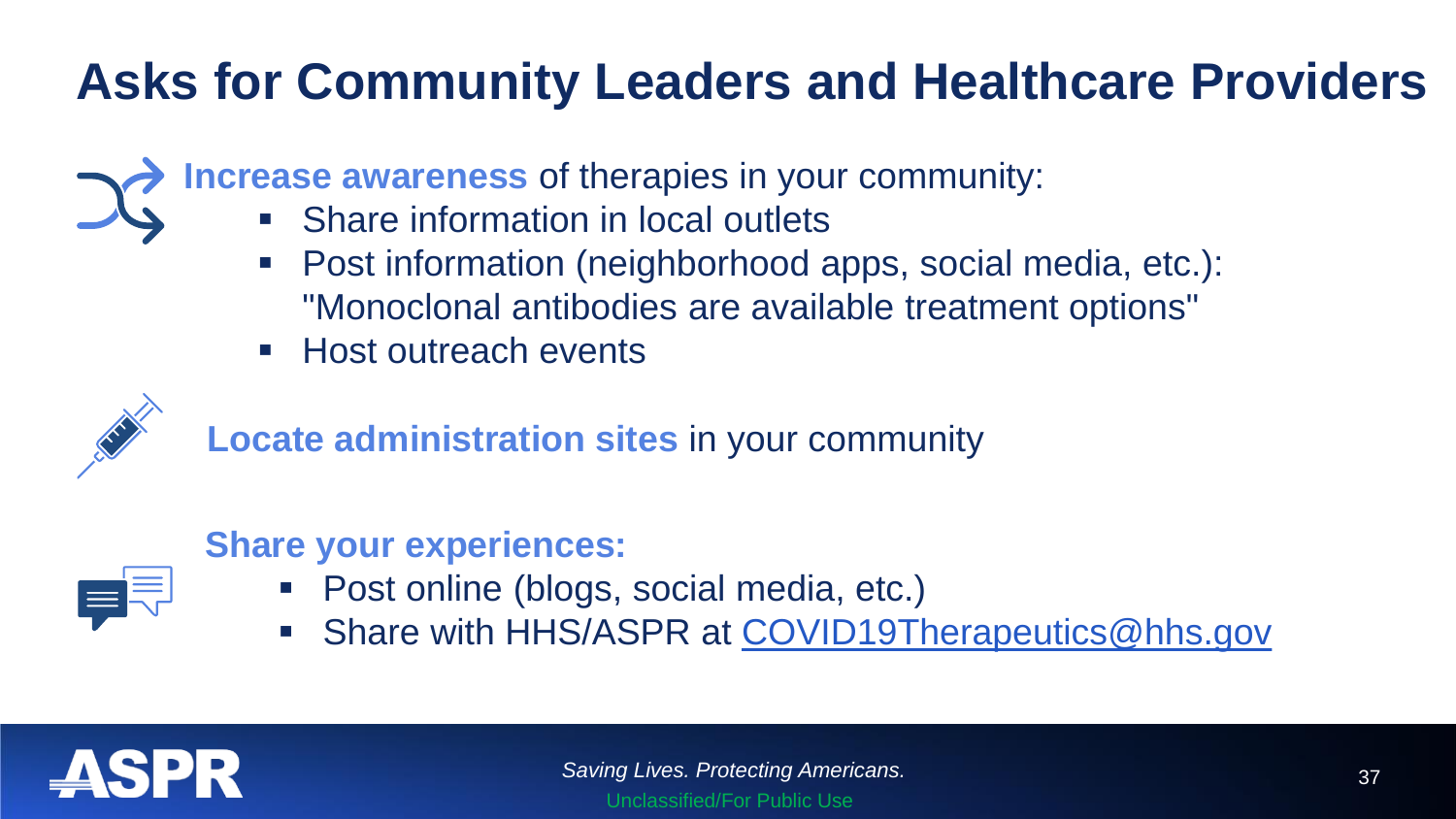### **Weekly Stakeholder Engagements**

- **Office Call Sessions**: **HHS / ASPR Distribution and Administration of COVID-19 Therapeutics – open to all with equity in the process**
	- Tuesdays (2:00 2:30PM ET)
	- Thursdays (2:00 2:30PM ET)
- **Stakeholder Call: State, Local, Tribal, and Territorial Health Officials**
	- Wednesdays (2:00 3:00PM ET)
- **Stakeholder Call: National Health Care and Medical Orgs and Associations**
	- Wednesdays (3:15 4:15PM ET)
- **Federal COVID-19 Response: Therapeutics 210 Webinar**
	- Fridays (12:00 1:00PM ET)
	- Target audience: new administration sites, health officials <https://hhsasproea.zoomgov.com/j/1617536991?pwd=NjFMcnJOUENuSFhtRFFtaWltejYzZz09>

**Please email [COVID19Therapeutics@hhs.gov](mailto:COVID-19Therapeutics@hhs.gov) to request Zoom links for these calls**